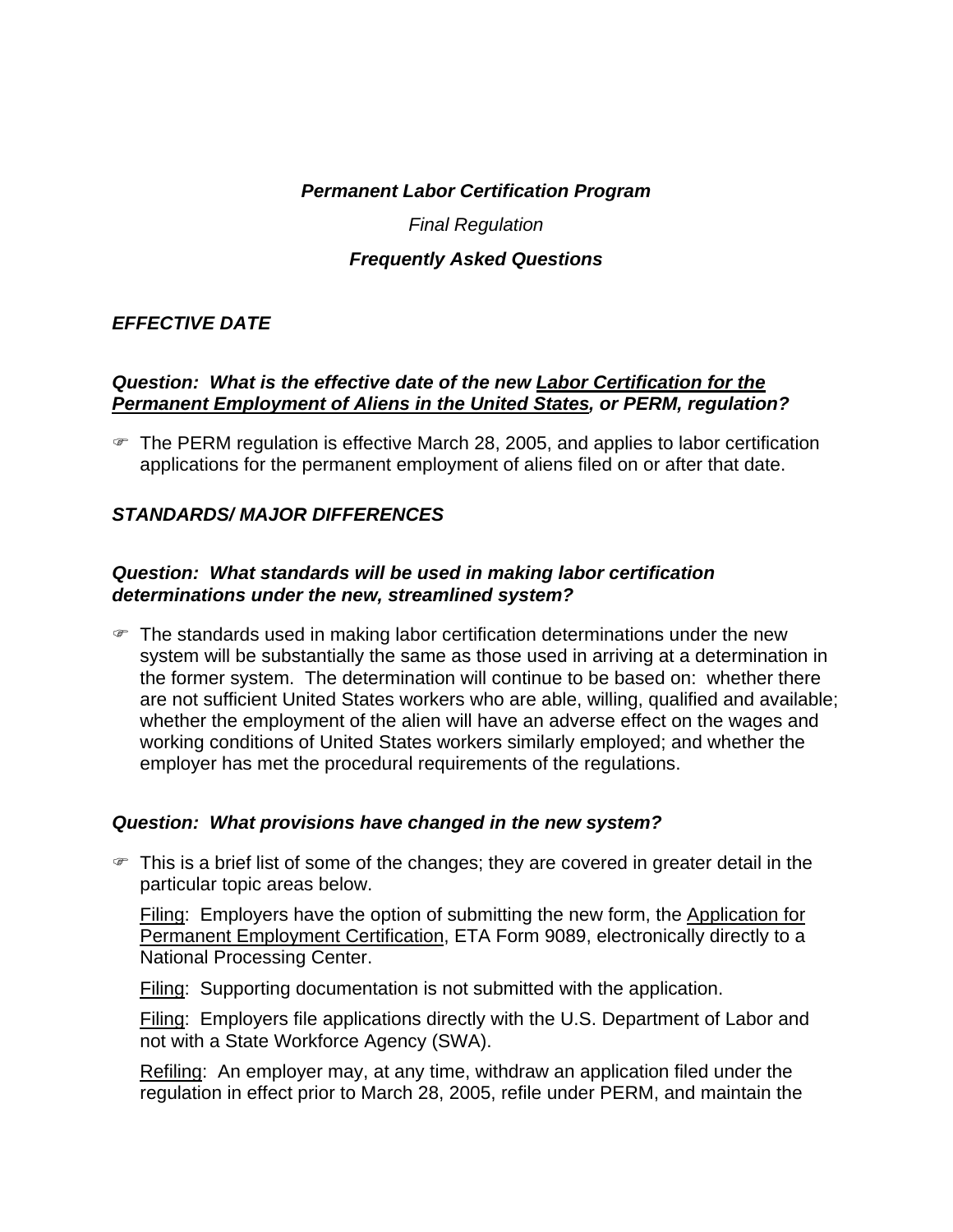original filing date if the new application complies with the new regulation, the application is identical to the original application, and a job order has not been placed by the SWA for the original application.

Prevailing Wage: The offered wage must be equal to or greater than the prevailing wage. The wage must be at least 100% of the prevailing wage; the 5% deviation is no longer acceptable.

Prevailing Wage: Where an acceptable employer-provided survey provides a median and does not provide an arithmetic mean, the median will be used as the prevailing wage.

Prevailing Wage: The prevailing wage validity period will vary from no less than 90 days to no greater than one year depending on the wage source used.

Notice of Filing: A notice of filing must be posted in specific locations for ten consecutive business days rather than merely ten days.

Recruitment: The employer is required to conduct recruitment (more than 30 days and less than 180 days) prior to filing.

NOTE: While pre-filing recruitment was the basis for reduction-in-recruitment under the regulation in effect prior to March 28, 2005, the recruitment provisions in the new system differ.

Recruitment: Recruitment provisions are divided into professional and nonprofessional occupations and additional recruitment steps are required for professional occupations.

Recruitment: Sunday edition newspaper advertisements are required.

Recruitment: A job order, obtained through the SWA, is required.

Recruitment: The special handling provision has been removed. Optional recruitment provisions for college and university teachers are in § 656.18. Provisions for college and university teachers of exceptional ability in the science and arts are covered in § 656.5.

Revocation: Certifying Officers have the authority to revoke approved labor certifications.

Adjudication: Certifying Officers will either certify or deny applications. The interim step under the previous regulations of issuing a Notice of Finding (NOF) has been eliminated.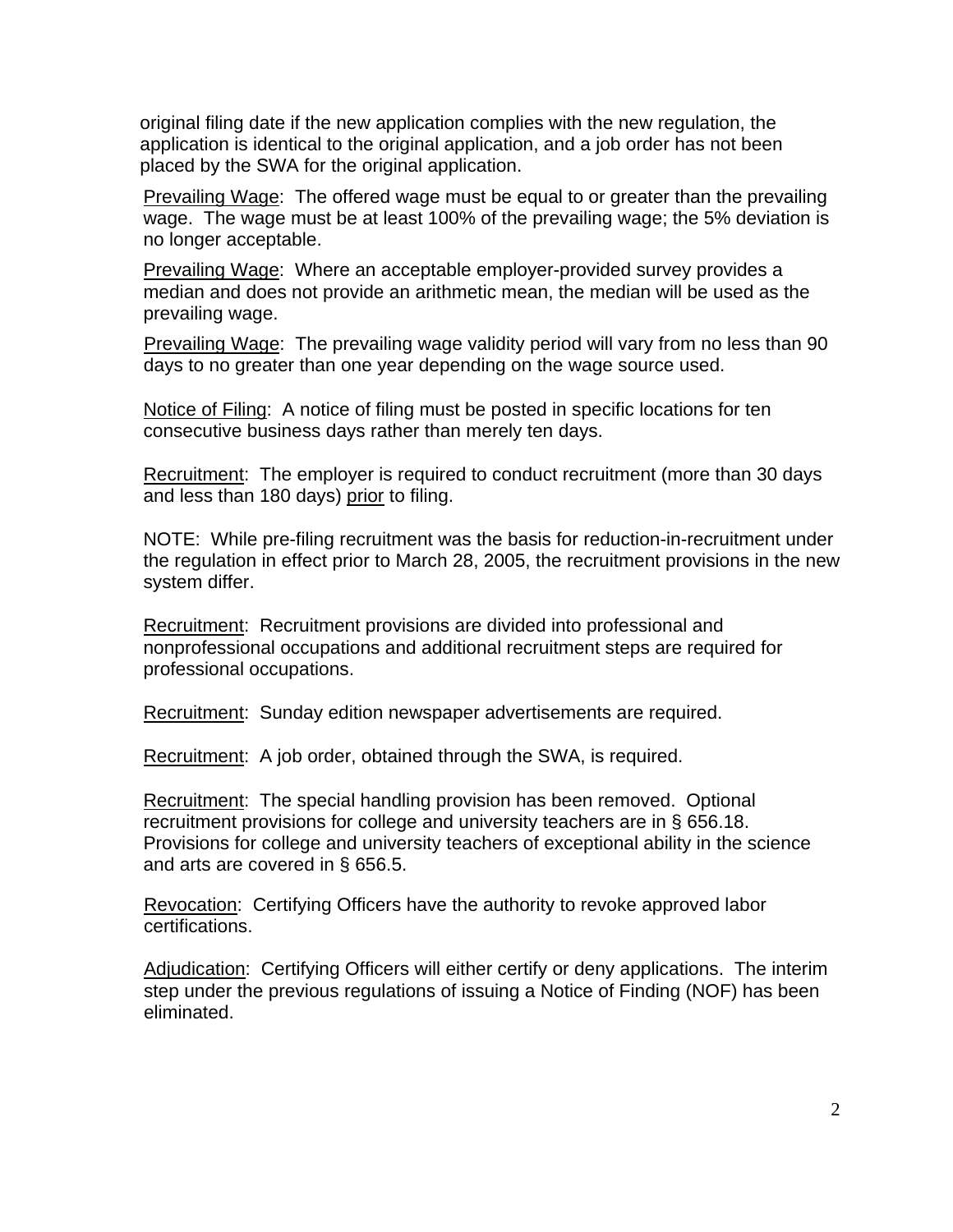### *FILING*

### **HOW TO FILE**

#### *Question: How can an employer file an Application for Permanent Employment Certification, ETA Form 9089?*

 $\blacktriangleright$  The employer has the option of filing an application electronically (using web-based forms and instructions) or by mail. However, the Department of Labor recommends that employers file electronically. Not only is electronic filing, by its nature, faster, but it will also ensure the employer has provided all required information, as an electronic application can not be submitted if the required fields are not completed.

NOTE: Employers will not be permitted to submit applications by facsimile.

 $\mathcal{F}$  An application for a Schedule A occupation is filed with the appropriate Department of Homeland Security office and not with a Department of Labor National Processing Center.

### *Question: How does the employer file an application electronically?*

) The employer can access a customer-friendly web site (http:// www.plc.doleta.gov) and, after registering and establishing an account, electronically fill out and submit an Application for Permanent Employment Certification, ETA Form 9089.

NOTE: Additional information regarding personal identifiers will follow.

NOTE: The web site also provides an option to permit employers that frequently file permanent applications to set up secure files within the ETA electronic filing system containing information common to any permanent application the employer files. Under this option, each time an employer files an ETA Form 9089, the information common to all of its applications, e.g., employer name, address, etc., will be entered automatically and the employer will only need to enter the data specific to the application at hand.

#### *Question: Is it possible to complete only portions of an application, save it, and retrieve it at a later date without having to submit it?*

 $\mathcal{F}$  Yes, the system provides the employer with the choice, upon finishing an online session, of either saving an application as a draft or submitting it to a National Processing Center.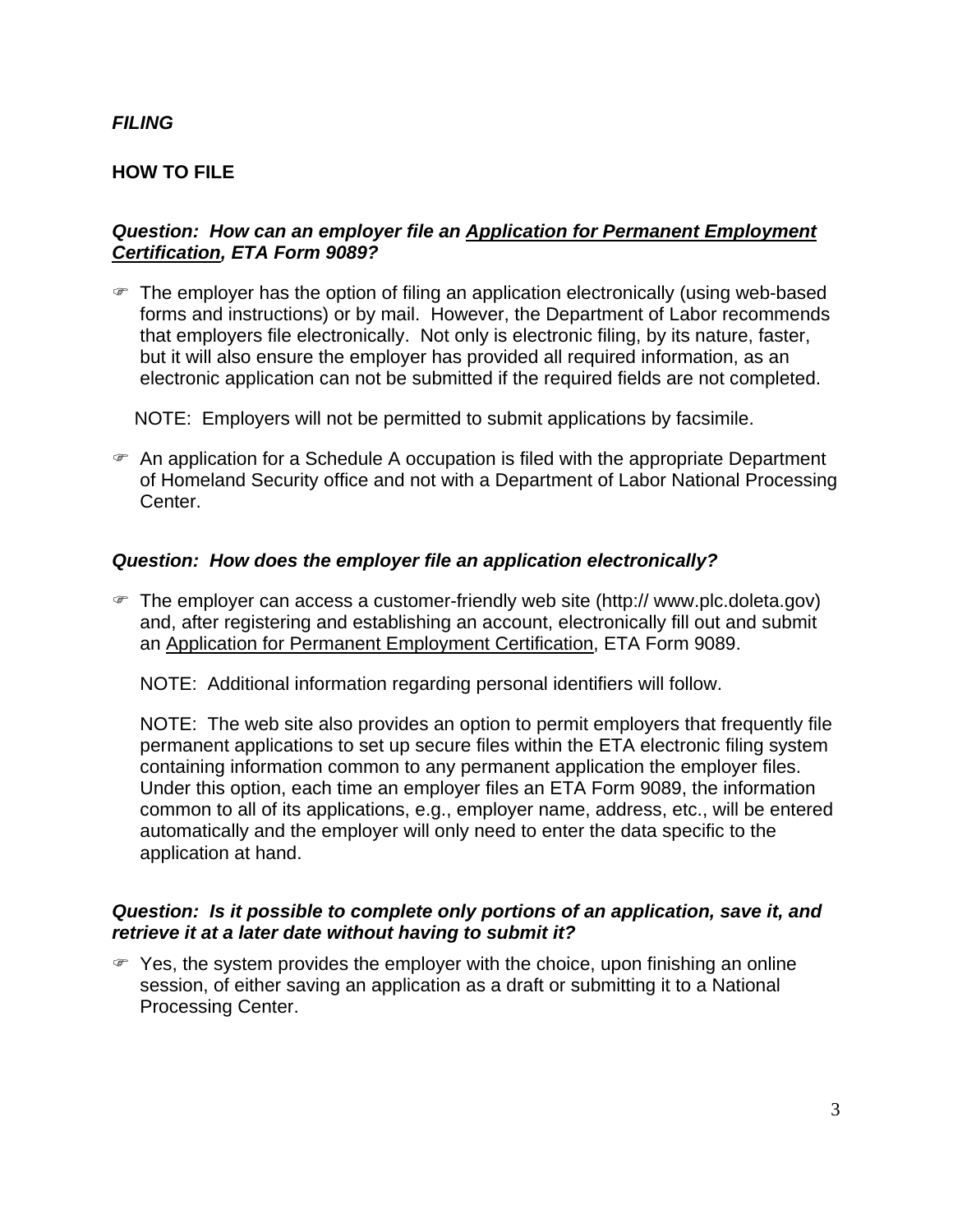#### *Question: Where does an employer file an application by mail and how can people contact the National Processing Centers to ask questions about an application?*

- ) National Processing Centers have been established in Atlanta and Chicago. Employers submit their application to the processing center with responsibility for the state or territory where the job opportunity is located.
- ) The address and contact information for each processing center and the states and the territories within their jurisdictions are provided below.

United States Department of Labor Employment and Training Administration Atlanta National Processing Center Harris Tower 233 Peachtree Street, N.E., Suite 410 Atlanta, Georgia 30303 Telephone: (404) 893-0101 FAX: (404) 893-4642

| Alabama            | Connecticut    | Delaware              | <b>District of Columbia</b> |
|--------------------|----------------|-----------------------|-----------------------------|
| Florida            | Georgia        | Kentucky              | Maine                       |
| Maryland           | Massachusetts  | Mississippi           | New Hampshire               |
| New Jersey         | New York       | <b>North Carolina</b> | Pennsylvania                |
| <b>Puerto Rico</b> | Rhode Island   | South Carolina        | Tennessee                   |
| Vermont            | Virgin Islands | Virginia              | West Virginia               |
|                    |                |                       |                             |

United States Department of Labor Employment and Training Administration Chicago National Processing Center Railroad Retirement Board Building 844 N. Rush Street 12<sup>th</sup> Floor Chicago, Illinois 60611 Telephone: (312) 886-8000 FAX: (312) 886-1688

| Alaska          | Arizona  | Arkansas  | California        |
|-----------------|----------|-----------|-------------------|
| Colorado        | Guam     | Hawaii    | Idaho             |
| <b>Illinois</b> | Indiana  | lowa      | Kansas            |
| Louisiana       | Michigan | Minnesota | <b>Missouri</b>   |
| Montana         | Nebraska | Nevada    | <b>New Mexico</b> |
| North Dakota    | Ohio     | Oklahoma  | Oregon            |
| South Dakota    | Texas    | Utah      | Washington        |
| Wisconsin       | Wyoming  |           |                   |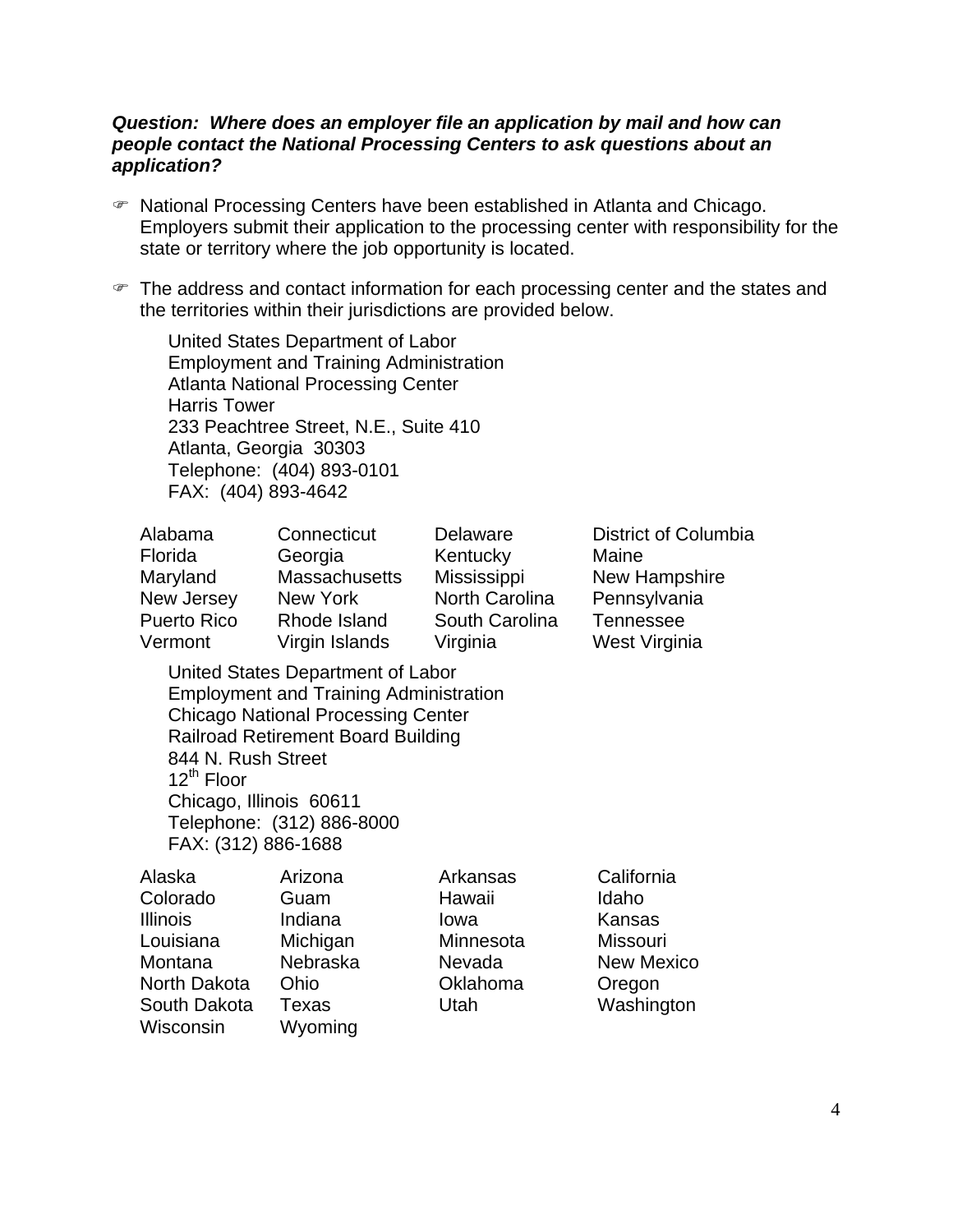# **WHAT TO FILE/DOCUMENTATION**

### *Question: What forms or documents must the employer include in an application?*

- The employer must file a completed Application for Permanent Employment Certification, ETA Form 9089.
- $\in$  Except as required for applications filed under § 656.5, Schedule A, supporting documentation need not be filed with the application, but the employer must provide the required supporting documentation if the employer's application is selected for audit or if the Certifying Officer otherwise requests it.

### *Question: How long must supporting documents be retained?*

 $\blacktriangleright$  The employer is required to retain all supporting documentation for five years from the date of filing the Application for Permanent Employment Certification, ETA Form 9089.

# *Question: When must applications be signed?*

 $\mathcal{F}$  Applications submitted by mail must contain the original signature of the employer, alien, and preparer, if applicable, when they are received by the processing center. Applications filed electronically must, upon receipt of the labor certification, be signed immediately by the employer, alien, and preparer, if applicable, in order to be valid.

NOTE: Where the employer provides a copy of an application to a Certifying Officer pursuant to an audit or otherwise, the copy must be signed.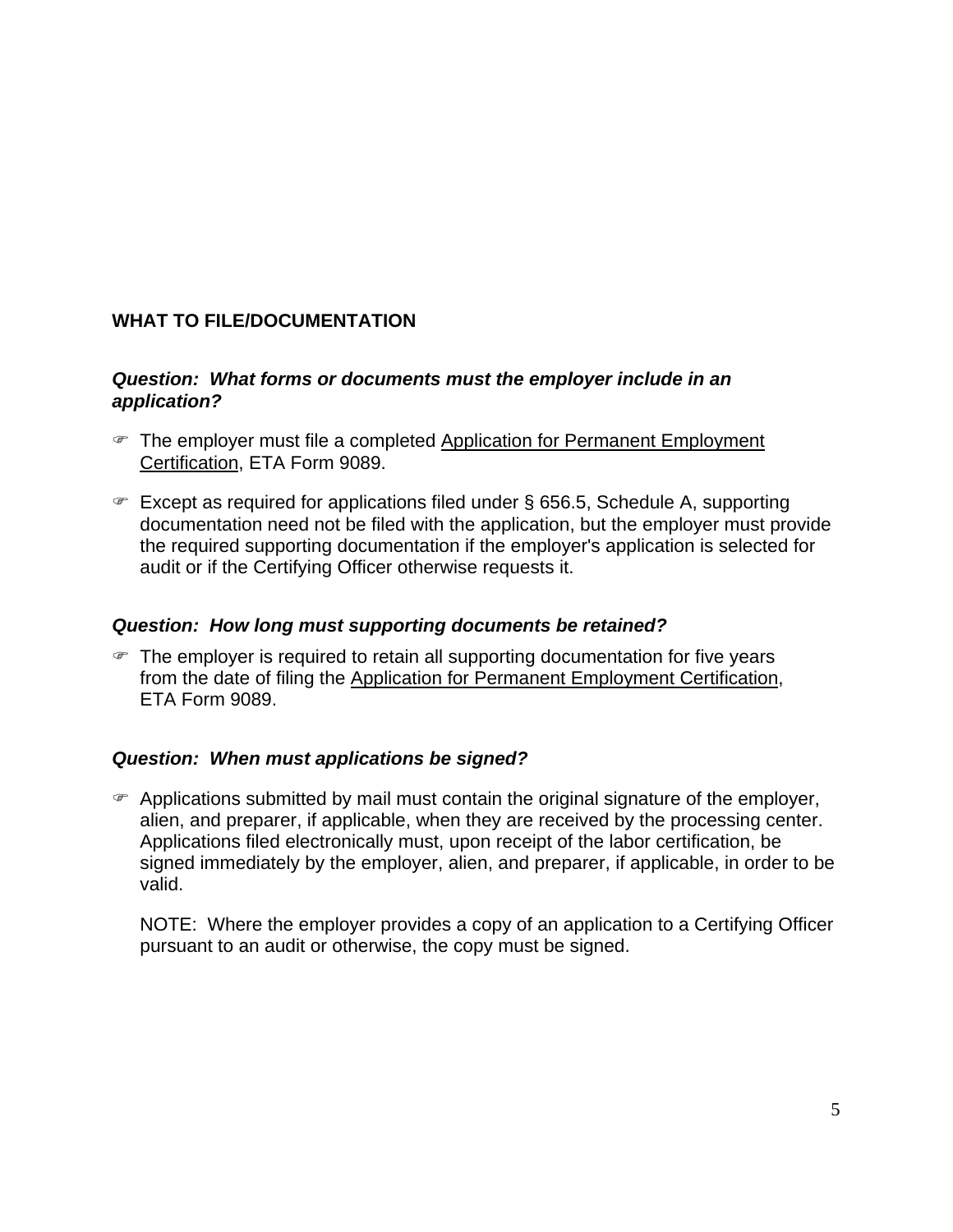### **FILING TIMEFRAMES**

### *Question: When is PERM effective and must the employer wait until the effective date to begin recruitment?*

- $\blacktriangleright$  PERM is effective March 28, 2005, and will apply to all applications filed on or after the effective date.
- $\mathcal{F}$  If all applicable provisions including timeframes of the regulation have been satisfied, an application may be filed under the PERM regulation on or after the effective date. Required timeframe provisions include, among others: that recruitment be conducted at least 30 days, but no more than 180 days, prior to filing under § 656.17; that filing must be within 18 months after selection under § 656.18; and that notice of filing be provided between 30 and 180 days prior to filing under § 656.10.

# *REFILING*

### *Question: Can the employer refile a labor certification application filed under the previous permanent labor certification regulations under the new streamlined system and retain the filing date of the original application?*

) Yes, **if a job order has not been placed** pursuant to the regulations in effect prior to March 28, 2005, an employer may refile by withdrawing the original application and submitting, **within 210 days of withdrawing**, an application for an identical job opportunity which complies with all of the filing and recruiting requirements of the new PERM regulation.

NOTE: Indicating on the Application for Permanent Employment Certification, ETA Form 9089, the desire to use the filing date from a previously submitted application, i.e., marking "yes" to question A-1, is deemed to be a withdrawal of the original application.

NOTE: If a job order for an application has been placed by the State Workforce Agency (SWA) as part of the traditional recruitment process under the regulations in effect prior to March 28, 2005, the employer is prohibited from refiling the application and retaining the original filing date. However, if an employer placed a job order as a recruitment step in a reduction-in-recruitment application, the job order is not considered a job order placed by the SWA as part of the traditional recruitment process and the employer is permitted to withdraw and refile.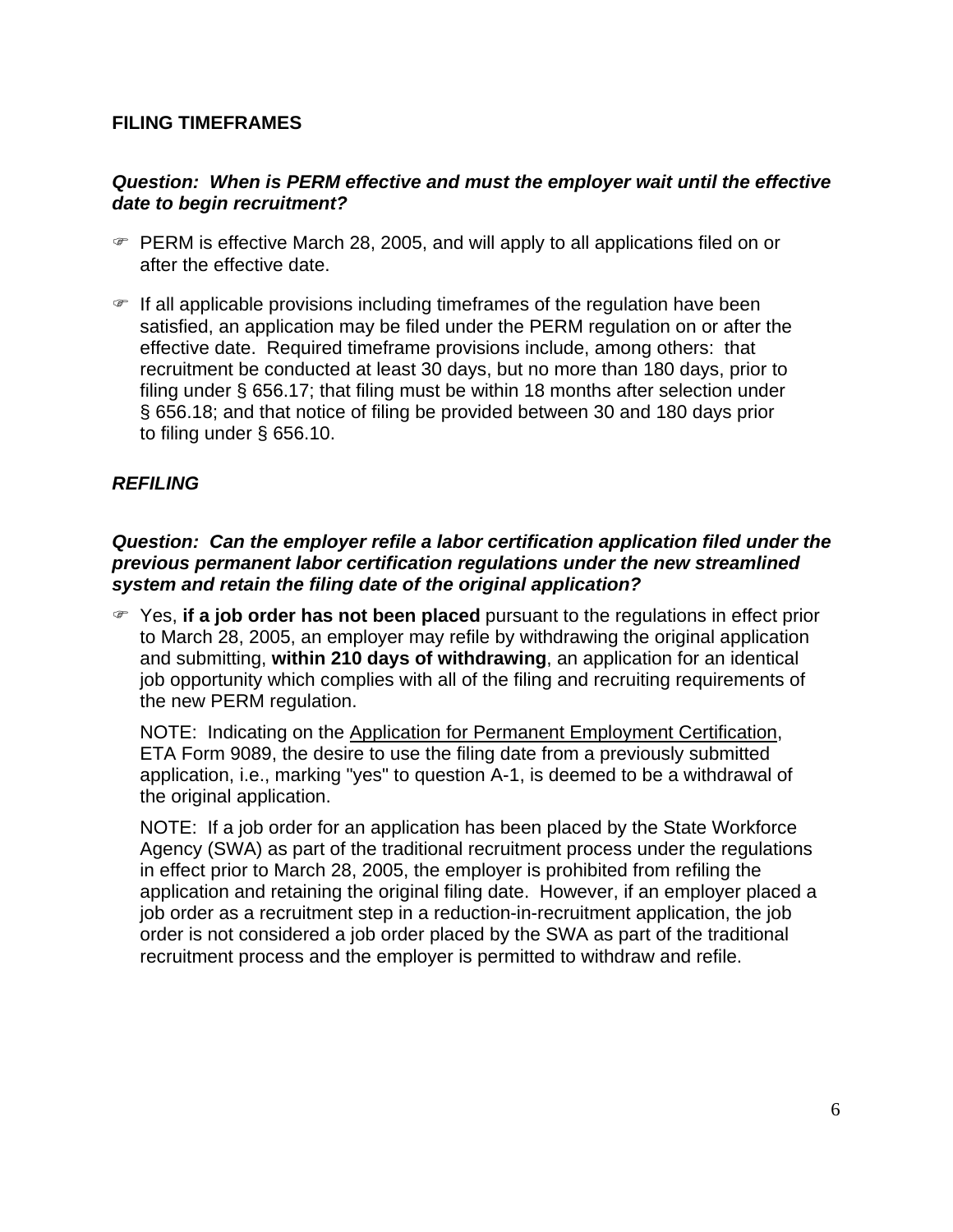#### *Question: Will the job opportunity on the original and refiled application not be considered identical if, for instance, the prevailing wage has changed?*

 $\mathcal{F}$  No, having a different prevailing wage on the refiled application from that on the original will not impact whether or not the job opportunity is identical. For a job opportunity to be identical, the regulation requires that the **employer (including address)**, **alien**, **job title**, **job location, job requirements,** and **job description** be identical in both the original and refiled applications. It is quite possible that the prevailing wage in the new application, which must be filed in accordance with the PERM regulations and which must evidence a current prevailing wage, will not be the same as the prevailing wage in the original application.

# *ATTESTATION*

### *Question: What is meant by the "employer's being able to place the alien on the payroll" under § 656.10(c)(4)? How does it differ from having funds available to pay the alien's wage or salary in § 656.10(c)(3)?*

 $\blacktriangleright$  The employer may be required, depending on the circumstances, to establish that the position offered is actually available at the time of the alien's proposed entrance into the United States. For example, the employer may be asked to provide evidence that a plant or restaurant, which is in the planning stage or under construction at the time the application is filed, will be completed at the time of the alien's proposed entrance into the United States. While the employer may be fiscally able to pay the alien, other circumstances, such as non-viability of the business itself, may preclude the employer from placing the alien on the payroll.

# *RECRUITMENT*

# **NOTICE OF FILING**

### *Question: Can notices of filing for college and university teachers recruited under the competitive recruitment and selection process be posted after the selection process has been completed?*

 $\mathcal{F}$  Yes, for college and university teachers, notices of filing may be posted after the selection process has been completed. An application for a college or university teacher may be filed up to 18 months after the selection is made and a notice of filing must be provided between 30 and 180 days prior to filing the application either by providing notice to the bargaining representative, if one exists, or by posting notice at the facility or location of employment.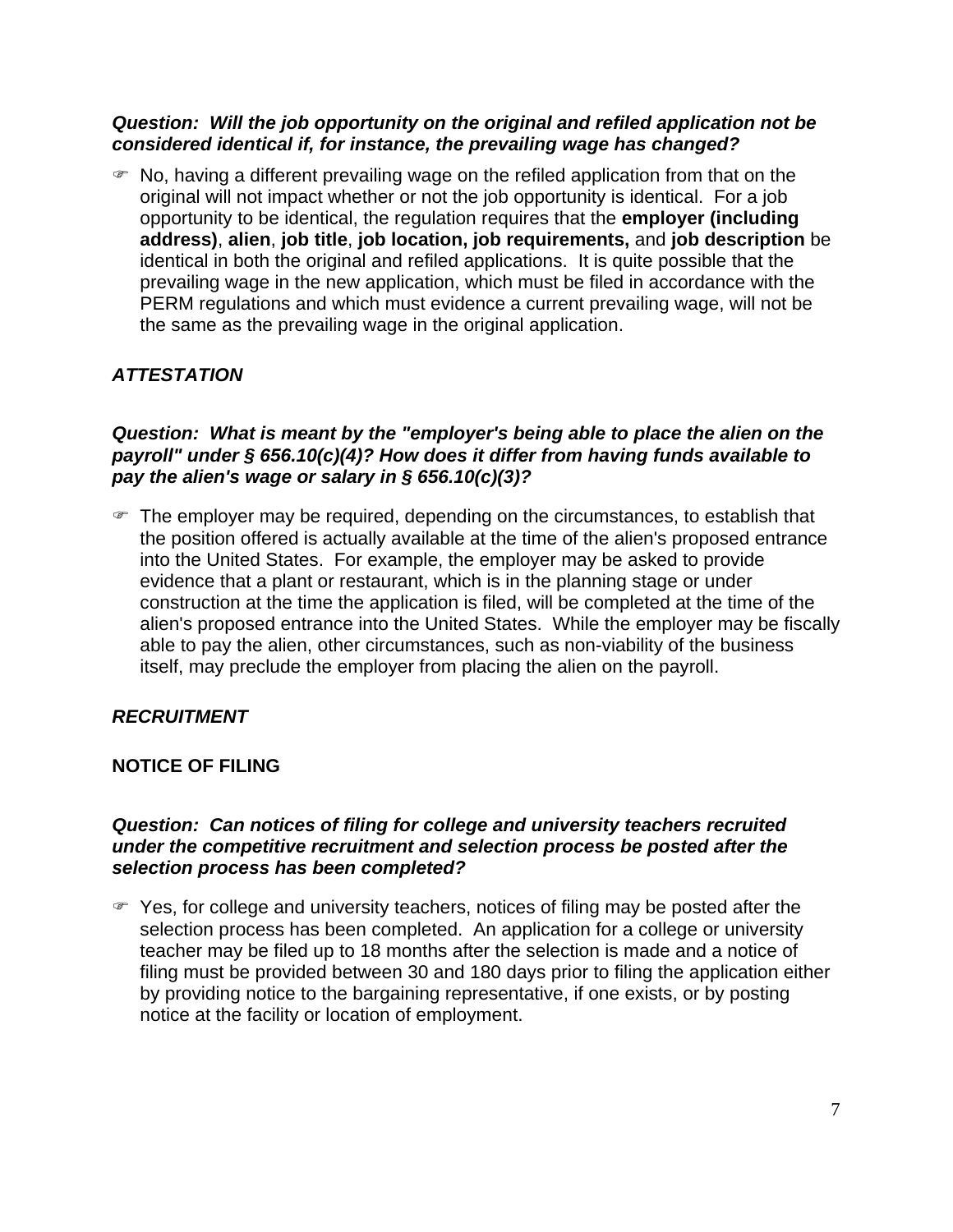### *Question: Must the ten consecutive business days posting of the notice of filing timeframe end at least 30 days prior to filing?*

 $\mathcal F$  Yes, the last day of the posting must fall at least 30 days prior to filing in order to provide sufficient time for interested persons to submit, if they so choose, documentary evidence bearing on the application.

### *Question: What address must the employer provide on the posted notice of filing?*

• The employer must provide the address of the appropriate Certifying Officer for the area of intended employment. Addresses for the National Processing Centers and Certifying Officers, including a chart of the states and territories within their jurisdiction, can be found under the section. How to File, above.

# **PROFESSIONAL/NON PROFESSIONAL**

#### *Question: How does an employer determine whether to advertise under the recruitment requirements for professional occupations or nonprofessional occupations?*

 $\mathcal F$  The employer must recruit under the standards for professional occupations set forth in § 656.17(e)(1) if the occupation involved is on the list of occupations, published in Appendix A to the preamble of the final PERM regulation, for which a bachelor's or higher degree is a customary requirement. For all other occupations not normally requiring a bachelor's or higher degree, employers can simply recruit under the requirements for nonprofessional occupations at § 656.17(e)(2). Although the occupation involved in a labor certification application may be a nonprofessional occupation, the regulations do not prohibit employers from conducting more recruitment than is specified for such occupations. Therefore, if the employer is uncertain whether an occupation is considered professional or not, the employer is advised to conduct recruitment for a professional occupation.

### *Question: When advertising for a professional occupation, must the required steps, i.e., the job order, the two print advertisements, and the three additional recruitment steps be different?*

) Generally, all the required steps must be different. Steps can not be duplicated nor can one step be used to satisfy two requirements, except in the case of copies of web pages generated in conjunction with the newspaper advertisements which can serve as documentation of the use of a web site other than the employers. For example, the employer can not count two advertisements in a local and/or ethnic newspaper, or two postings on a web site, as two steps. Similarly, the employer can not use a professional journal in lieu of a second Sunday newspaper advertisement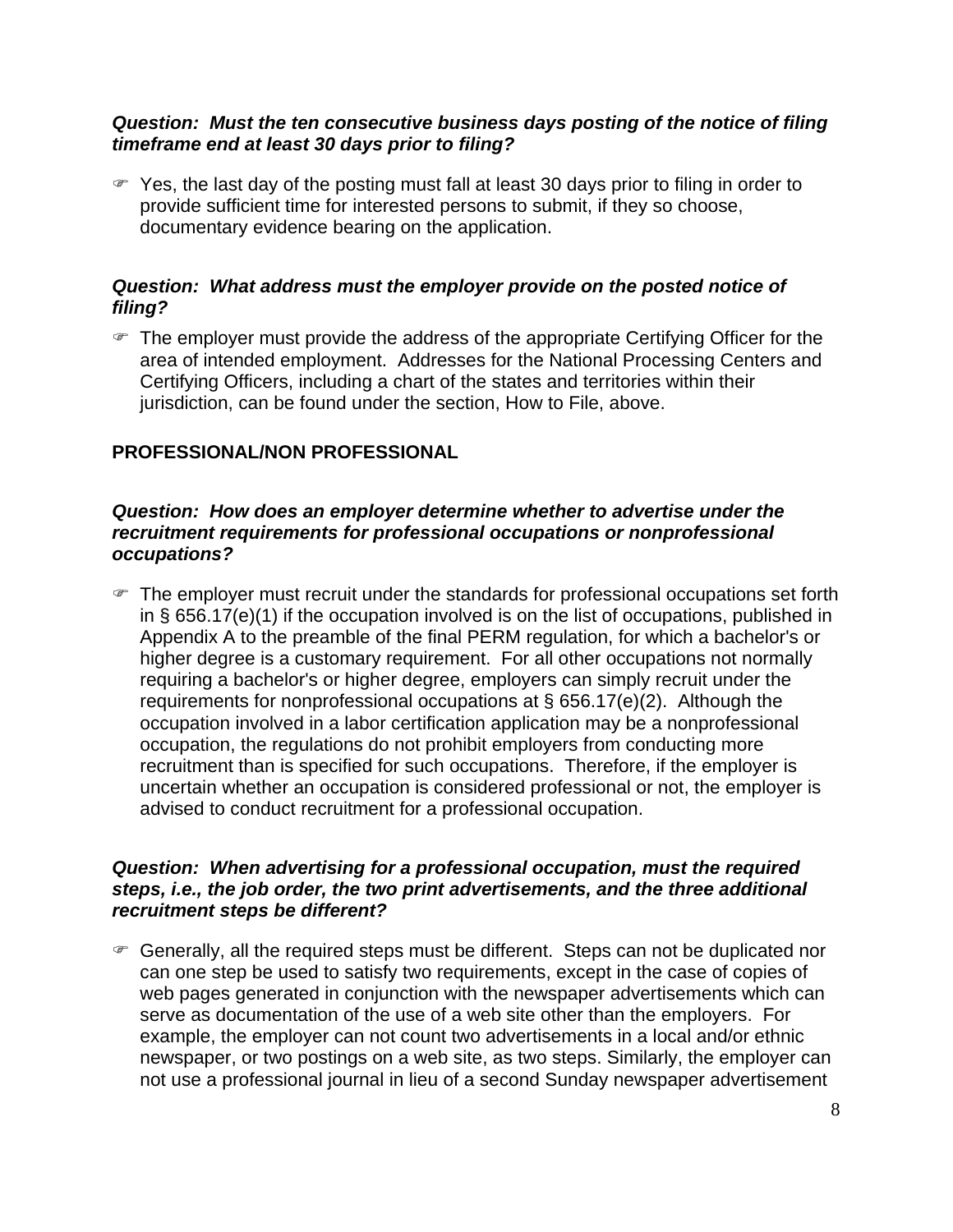and then count it again as an additional "trade or professional organizations" recruitment step, or count the job order again as an additional "web site other than the employer's" step.

### *Question: Will placing an advertisement on America's Job Bank (AJB) satisfy the "web site other than the employer's" additional step requirement for professional occupations?*

) Yes, but only if the placement is not being used to satisfy the job order requirement. Where the State Workforce Agency job order placement procedure consists of placement of the job order on AJB, then that job order placement can not be counted as one of the additional recruiting steps.

### **ADVERTISEMENT**

### **Acceptable Publications**

#### *Question: What is considered an acceptable newspaper and/or acceptable journal and is there a published list?*

- $\mathcal F$  There is no published list of acceptable publications.
- $\blacktriangleright$  Most employers, based on their normal recruiting efforts, will be able to readily identify those newspapers (or journals for certain professional positions) that are most likely to bring responses from able, willing, qualified, and available U.S. workers. The employer must be able to document that the newspaper and/or journal chosen is the most appropriate to the occupation and the workers likely to apply for the job opportunity.

NOTE: In the case of a rural area where there is no newspaper with a Sunday edition and the employer chooses to use the edition having the widest circulation, the employer must be able to document the edition chosen does, in fact, have the widest circulation.

### **Time Frames**

### *Question: When must the advertisements in the newspaper or professional journals be placed?*

 $\mathcal F$  Generally, the newspaper advertisements must be placed on two different Sundays at least 30 days, but no more than 180 days, prior to filing the application. The Sundays may be consecutive.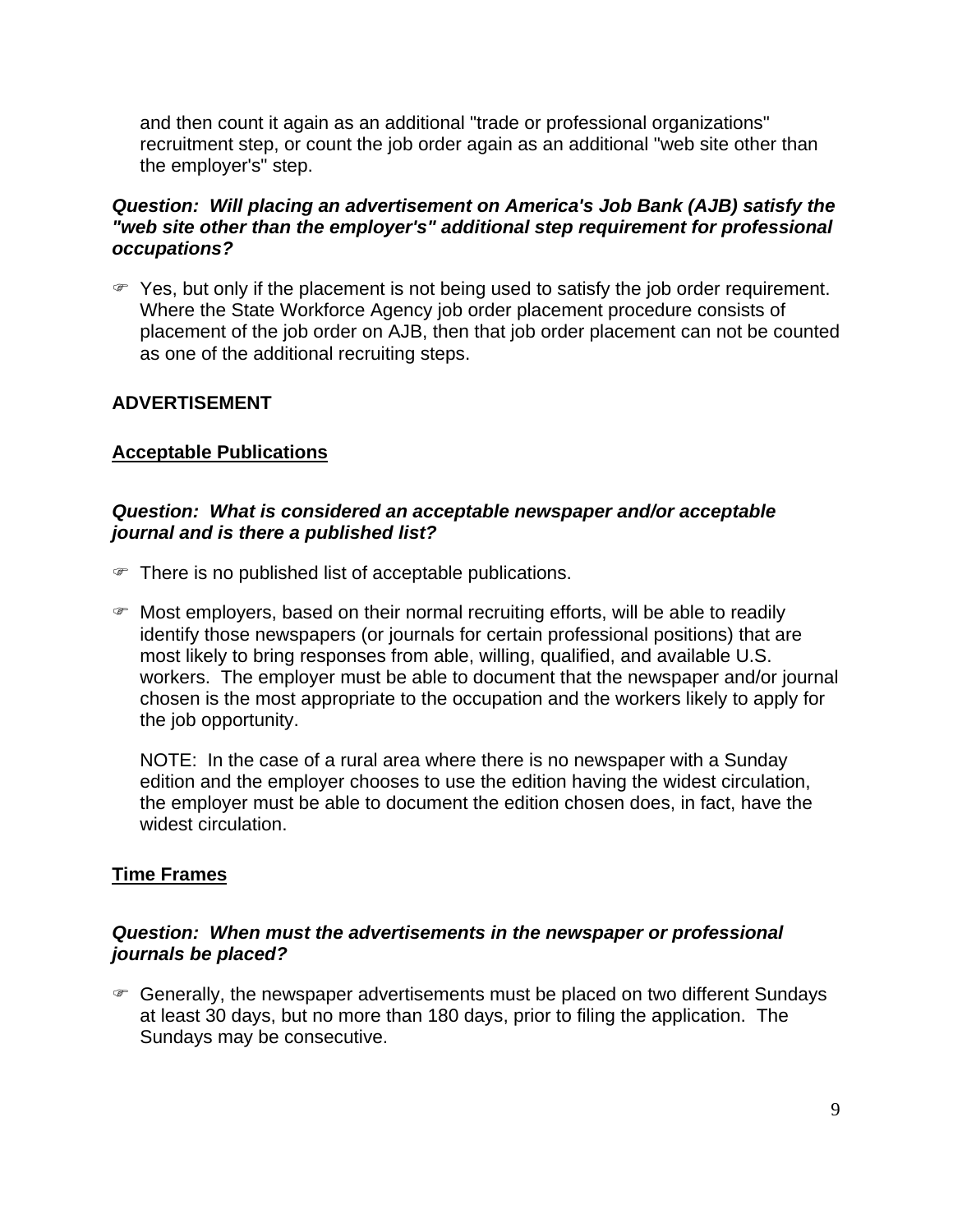- $\mathcal F$  However, if the job opportunity is located in a rural area that does not have a newspaper that publishes a Sunday edition, the employer may use the newspaper edition with the widest circulation.
- $\mathcal F$  This exception applies to rural newspapers only. If a suburban newspaper has no Sunday edition, the employer must publish the Sunday advertisement in the most appropriate city newspaper that serves the suburban area.
- ) For journals, there is no specific edition requirement, however, the advertisement must be placed at least 30 days, but no more than 180 days, prior to filing the application.

### *Question: Must all recruitment take place at least 30 days, but no more than 180 days prior to filing?*

 $\mathcal{F}$  No, while the majority of the recruitment must take place within the 30 - 180 day timeframe, one of the three additional steps required for professional occupations may consist solely of activity which takes place within 30 days of filing. However, none of the steps may take place more than 180 days prior to filing the application.

### **Advertisement Content**

### *Question: What level of detail regarding the job offer must be included in the advertisement?*

 $\in$  Employers need to apprise applicants of the job opportunity. The regulation does not require employers to run advertisements enumerating every job duty, job requirement, and condition of employment. As long as the employer can demonstrate a logical nexus between the advertisement and the position listed on the employer's application, the employer will meet the requirement of apprising applicants of the job opportunity. An advertisement that includes a description of the vacancy, the name of the employer, the geographic area of employment, and the means to contact the employer to apply may be sufficient to apprise potentially qualified applicants of the job opportunity.

NOTE: While employers will have the option to place broadly written advertisements with few details regarding job duties and requirements, they must prepare a recruitment report that addresses all minimally qualified applicants for the job opportunity. If an employer places a generic advertisement, the employer may receive a large volume of applicants, all of whom must be addressed in the recruitment report. Employers placing general advertisements may wish to include a job identification code or other information to assist the employer in tracking applicants to the job opportunity.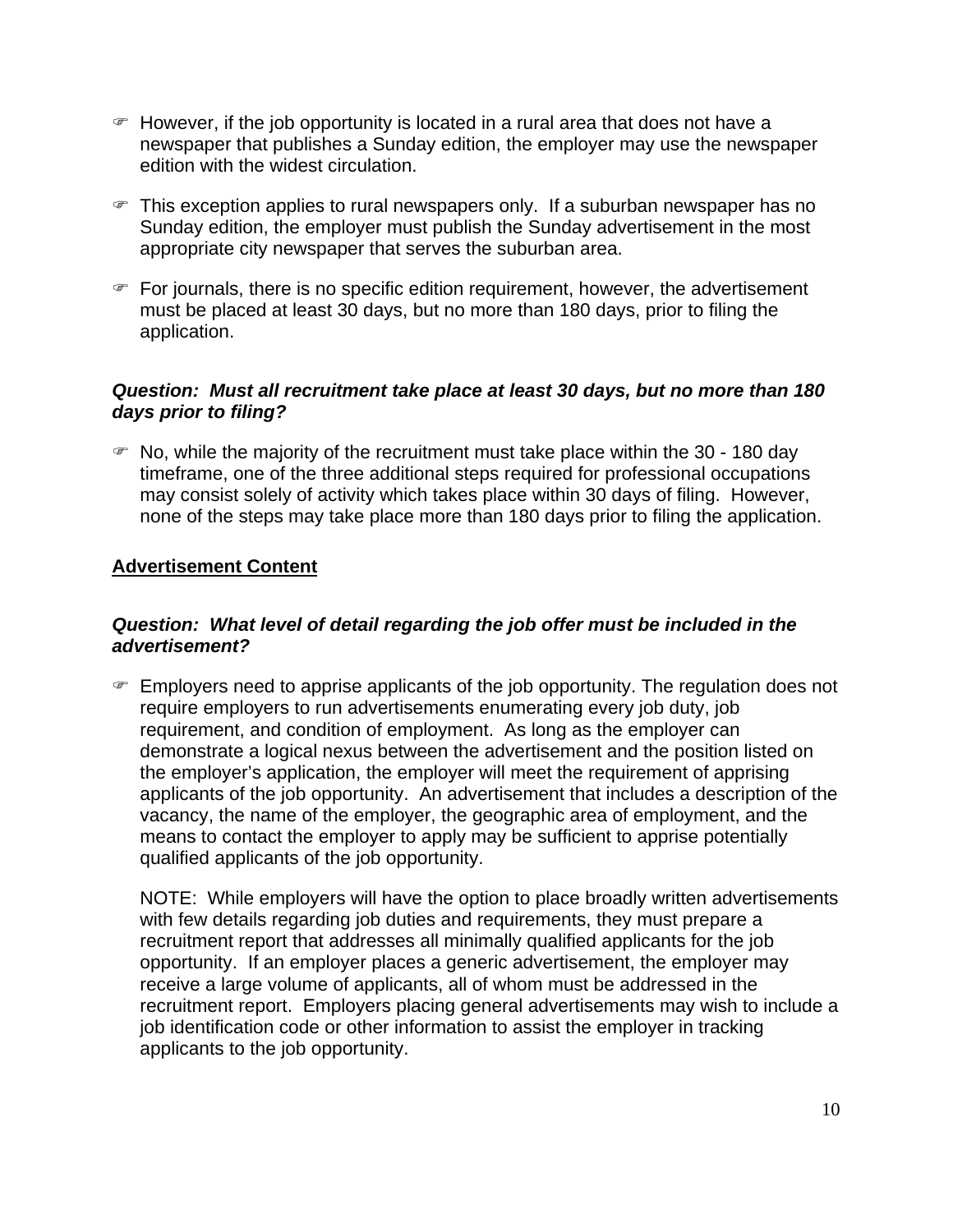#### *Question: If the employer includes job duties and requirements in the advertisement, must they be listed on the Application for Permanent Employment Certification, ETA Form 9089, as well?*

 $\mathcal{F}$  Yes, if an employer wishes to include additional information about the job opportunity, such as the minimum education and experience requirements or specific job duties, the employer may do so, provided these requirements also appear on the ETA Form 9089.

### *Question: Does the job location address need to be included in the advertisement?*

 $\blacktriangleright$  No, the address does not need to be included. However, advertisements must indicate the geographic area of employment with enough specificity to apprise applicants of any travel requirements and where applicants will likely have to reside to perform the job opportunity. Employers are not required to specify the job site, unless the job site is unclear; for example, if applicants must respond to a location other than the job site (e.g., company headquarters in another state) or if the employer has multiple job sites.

### *Question: Does the employer's address need to be included in the advertisement?*

 $\mathcal F$  No, the employer's physical address does not need to be included in the advertisement. Employers may designate a central office or post office box to receive resumes from applicants, provided the advertisement makes clear where the work will be performed.

### *Question: Does the offered wage need to be included in the advertisements?*

 $\mathcal F$  No, the offered wage does not need to be included in the advertisement, but if a wage rate is included, it can not be lower than the prevailing wage rate.

### **Multiple Positions**

### *Question: Can one advertisement be used for multiple positions?*

) Yes, an advertisement for multiple positions may be used as long as all provisions in § 656.17(f), advertising requirements, have been met.

NOTE: While employers have the option to place broadly written advertisements with few details regarding job duties and requirements, employers must prepare a recruitment report that addresses all minimally qualified applicants for the job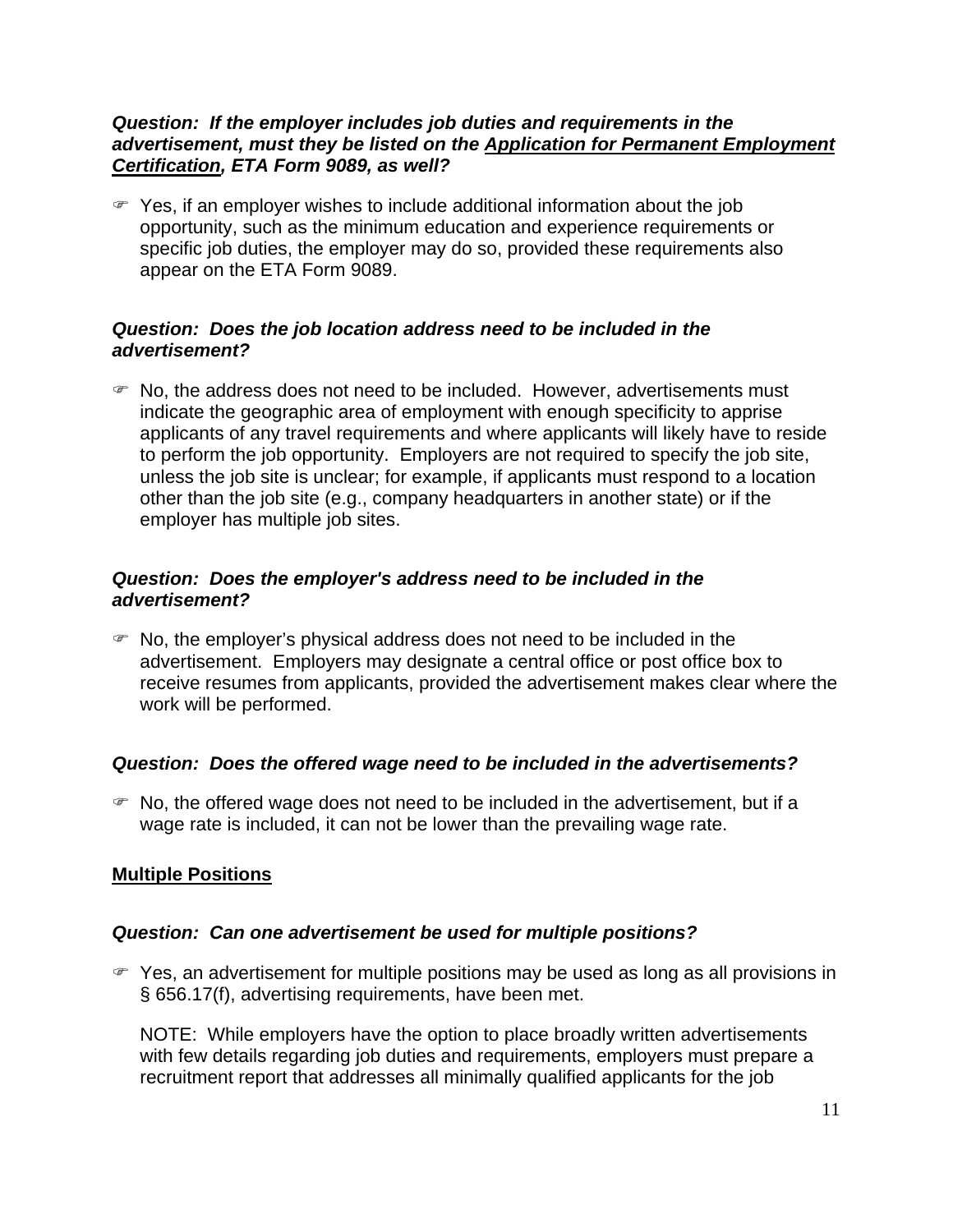opportunity. If an employer places a generic advertisement, the employer may receive a large volume of applicants, all of whom must be addressed in the recruitment report. Employers placing general advertisements may wish to include a job identification code or other information to assist the employer in tracking applicants to the job opportunity.

# **JOB ORDER**

# *Question: Must the employer place a job order with the State Workforce Agency (SWA) or will a job order placed on America's Job Bank (AJB) be sufficient?*

 $\mathcal{F}$  The employer is required to place a job order with the SWA serving the area of intended employment. It is recognized that states vary in their job order placement procedures and that some may, in fact, place job orders on AJB, in which case, as long as the employer is working through the SWA, a job order placed on AJB would be sufficient.

NOTE: The employer is free to choose AJB as a means of satisfying one of the three additional steps required under professional occupations recruitment if the posting on AJB is not being used to satisfy the job order requirement.

### *Question: Must the required 30 day job order timeframe end at least 30 days prior to filing?*

 $\mathcal{F}$  Yes, the 30 day job order timeframe must end at least 30 days prior to filing. While the employer is not limited to the 30 day timeframe and may choose to post the job order for a longer period, 30 days of the posting must take place at least 30 days prior to filing.

# **PREVAILING WAGE**

#### *Question: Where and when does the employer obtain prevailing wage information?*

**Prior to filing the Application for Permanent Employment Certification, ETA** Form 9089, the employer must request a prevailing wage determination from the State Workforce Agency (SWA) having jurisdiction over the proposed area of intended employment. The employer is required to include on the ETA Form 9089 the SWA provided information: the prevailing wage, the prevailing wage tracking number (if applicable), the SOC/O\*NET(OES) code, the occupation title, the skill level, the wage source, the determination date, and the expiration date.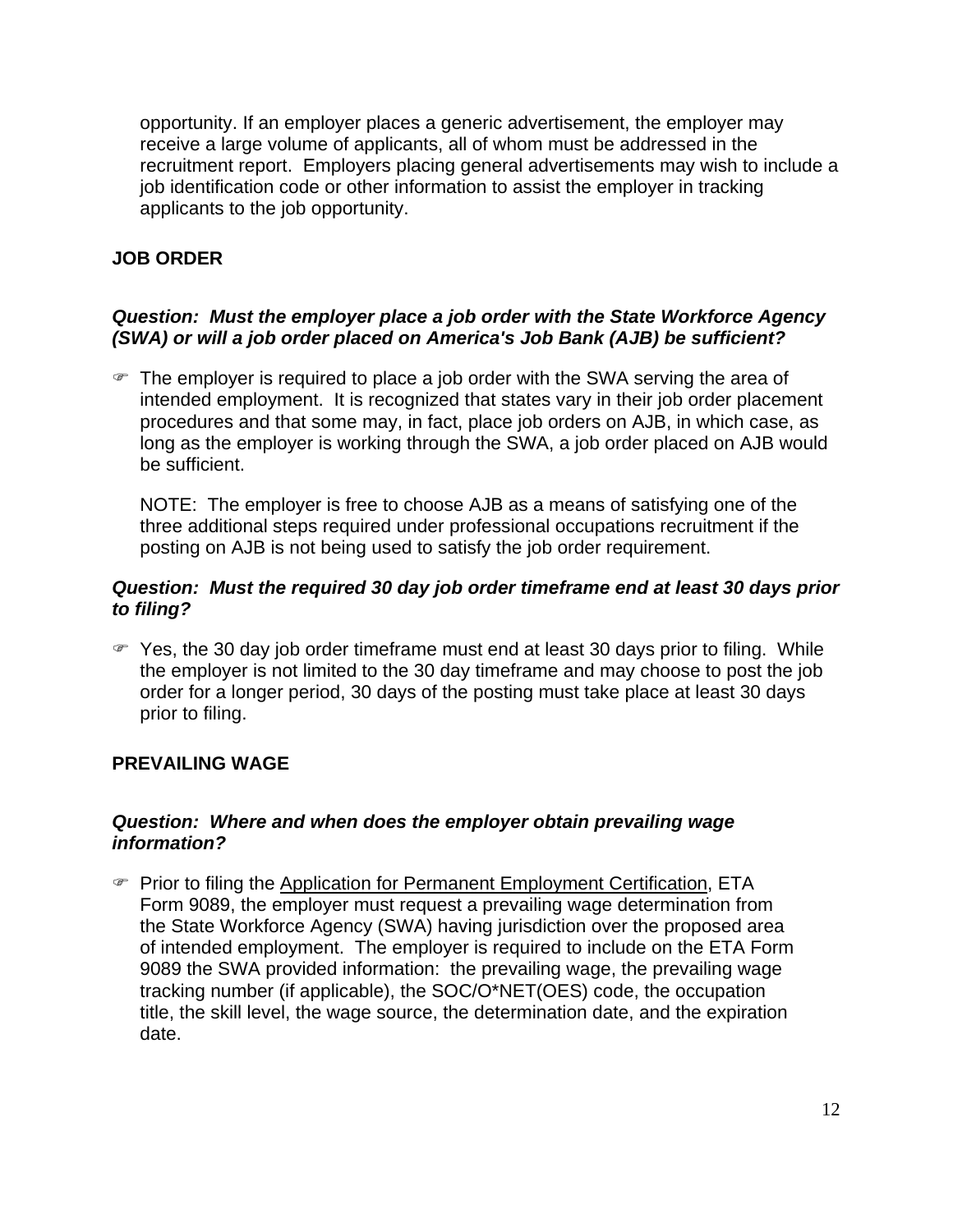NOTE: The SWA prevailing wage determination documentation is not submitted with the application, but it must be retained for a period of five years from the date of filing the application by the employer.

### *Question: What is meant by "expiration date" in question 8 of Section F, Prevailing Wage Information, on the Application for Permanent Employment Certification, ETA Form 9089?*

 $\mathcal{F}$  The expiration date is the end date of the prevailing wage validity period as provided by the State Workforce Agency, which will range from no less than 90 days to no more than one year from the determination date.

### *Question: Will the wage offer set forth in a labor certification application be considered as meeting the prevailing wage standard if it is within 5 percent of the average rate of wages?*

 $\mathcal{F}$  No, the wage offered must equal or exceed the prevailing wage. The wage must be at least 100% of the prevailing wage. The 5% deviation, permitted under the former regulation, is no longer acceptable.

### *Question: Must the employer request a prevailing wage from a State Workforce Agency (SWA) if a Collective Bargaining Agreement exists or the employer is choosing to use a Davis-Bacon Act or McNamara-O'Hara Service Contract Act wage?*

) Yes, the employer must always request a prevailing wage from the SWA having jurisdiction over the proposed area of intended employment. The SWA is responsible for evaluating whether the wage source chosen by the employer is applicable and/or acceptable.

### *Question: If the employer's job opportunity is for an occupation which is subject to a wage determination under the Davis-Bacon Act (DBA) or the McNamara-O'Hara Service Contract Act (SCA), must the employer use the DBA or SCA?*

 $\mathcal{F}$  No, the employer is not required to use a wage determination under the DBA or the SCA but may choose to do so.

### *Question: Must the employer obtain a prevailing wage determination before the employer begins recruitment?*

 $\mathcal{F}$  No, the employer does not need to wait until it receives a prevailing wage determination before beginning recruitment. However, the employer must be aware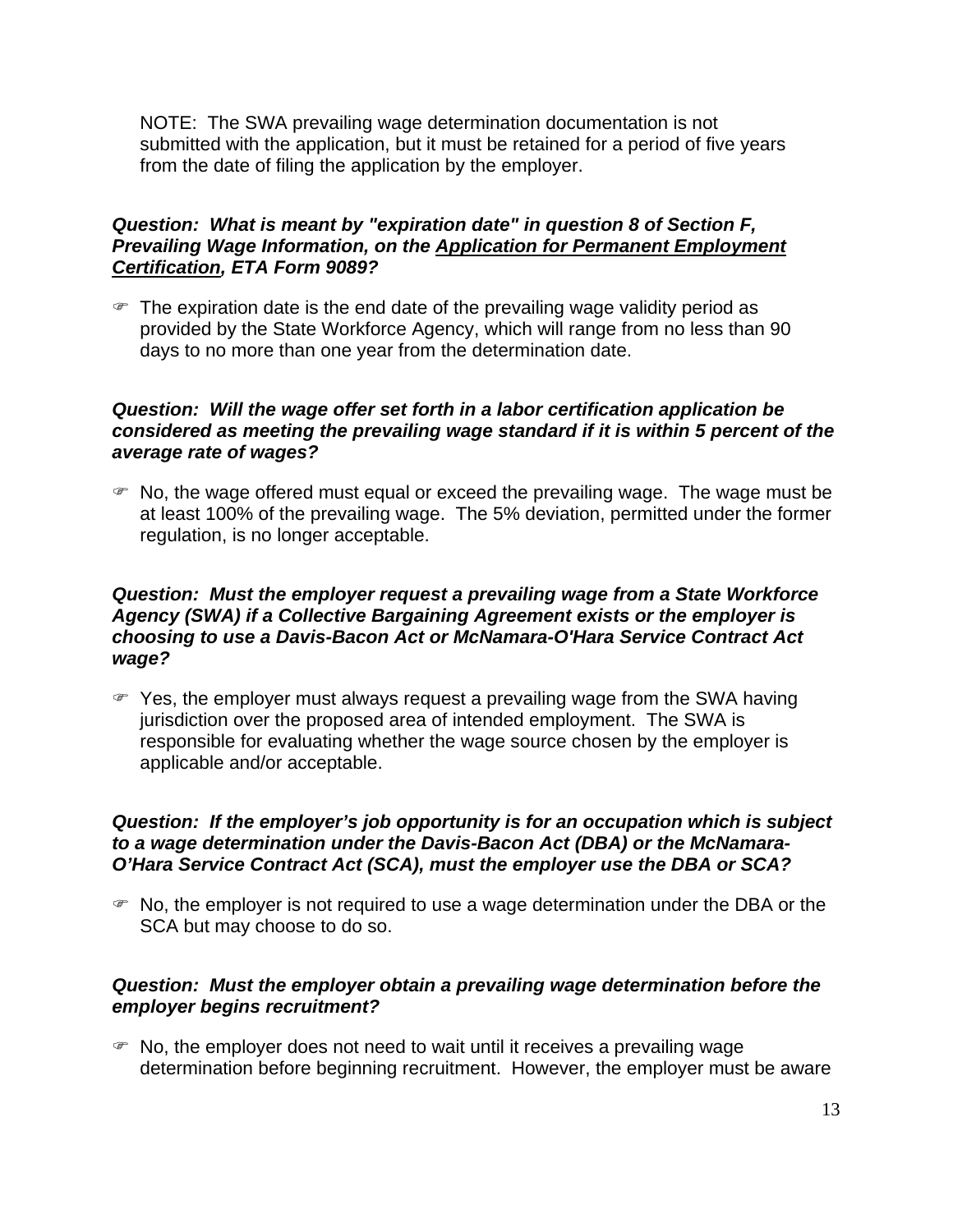that in its recruiting process, which includes providing a notice of filing stating the rate of pay, the employer is not permitted to offer a wage rate lower than the prevailing wage rate. Similarly, during the recruitment process, the employer may not make an offer lower than the prevailing wage to a U.S. worker.

### *Question: Why did the prevailing wage two tier skill level structure change to four levels?*

• Congress enacted the Consolidated Appropriations Act of 2005 amending the Immigration and Naturalization Act (Section 212(p), 8 U.S.C. 1182(p)) to provide:

"Where the Secretary of Labor uses, or makes available to employers, a governmental survey to determine the prevailing wage, such survey shall provide at least 4 levels of wages commensurate with experience, education, and the level of supervision. Where an existing government survey has only 2 levels, 2 intermediate levels may be created by dividing by 3, the difference between the two levels offered, adding the quotient thus obtained to the first level and subtracting that quotient from the second level."

### *Question: When does the four wage level provision go into effect?*

 $\mathcal{F}$  The four wage level provision goes into effect on March 8, 2005, as does the requirement to pay 100% of the prevailing wage.

### *Question: Is the employer permitted to use a valid prevailing wage determination issued prior to March 8, 2005?*

 $\mathcal F$  Yes, but only if the wage source used to make the determination was one other than the wage component of the Occupational Employment Statistics (OES), i.e., an employer-provided survey, a McNamara-O'Hara Service Contract Act or Davis-Bacon Act wage, or a Collective Bargaining Agreement wage. To apply under PERM, those employers using the OES must obtain a prevailing wage determination after March 8, 2005.

NOTE: In all labor certification applications filed (postmarked or electronically dated) on or after March 8, 2005, the wage offer must be 100% of the prevailing wage determination and, if the OES is used to make the prevailing wage determination, the determination must be based on the four wage level provision.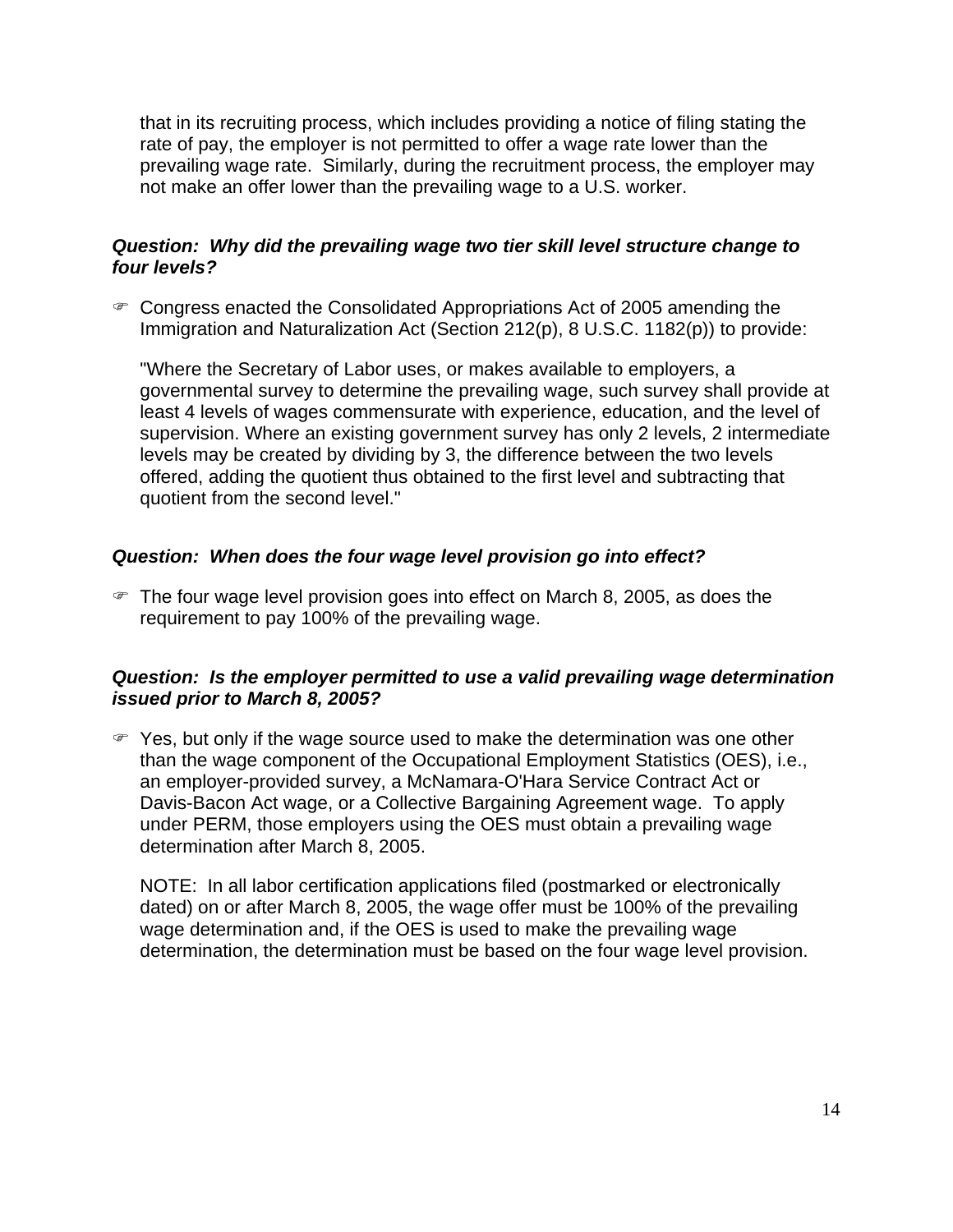#### *Question: Is it permissible to use the same prevailing wage determination for more than one application?*

 $\mathcal F$  Yes, as long as provisions regarding the validity period are followed, the employer is permitted to use the same prevailing wage determination if the prevailing wage is for the same occupation and skill level; the same wage source is applicable; and the same area of intended employment is involved.

#### *Question: Does a prevailing wage determination expire?*

 $\blacktriangleright$  Yes, a prevailing wage determination has a limited validity period as specified by the State Workforce Agency (SWA), which may range from no less than 90 days to no more than one year from the determination date.

NOTE: To use a SWA prevailing wage determination, the employer must file its application or begin the recruitment required within the validity period specified by the SWA.

#### *Question: When is it permissible to use the median in lieu of the arithmetic mean to establish the prevailing wage?*

 $\in$  If an employer provided survey acceptable under § 656.40(g) provides only a median and not an arithmetic mean, use of the median is permitted.

#### *Question: When is the employer permitted to provide an alternate wage source?*

 $\infty$  Unless the job opportunity for which certification is sought is covered by a Collective Bargaining Agreement or professional sports league's rules or regulations, the employer may request the State Workforce Agency use an employer-provided survey, or Davis-Bacon Act or McNamara-O'Hara Service Contract Act wage rate, if appropriate.

### *Question: What are the criteria for an acceptable employer-provided survey?*

• The State Workforce Agency will make a determination on the acceptability of the employer-provided survey based on the provisions in  $\S$ § 656.40(g)(2) and (3).

### *Question: What options are available to an employer who disagrees with the State Workforce Agency (SWA) prevailing wage determination?*

 $\blacktriangleright$  If the employer disagrees with the skill level assigned to its job opportunity, or if the SWA informs the employer its survey is not acceptable, or if there are other legitimate bases for such a review, the employer is afforded one opportunity to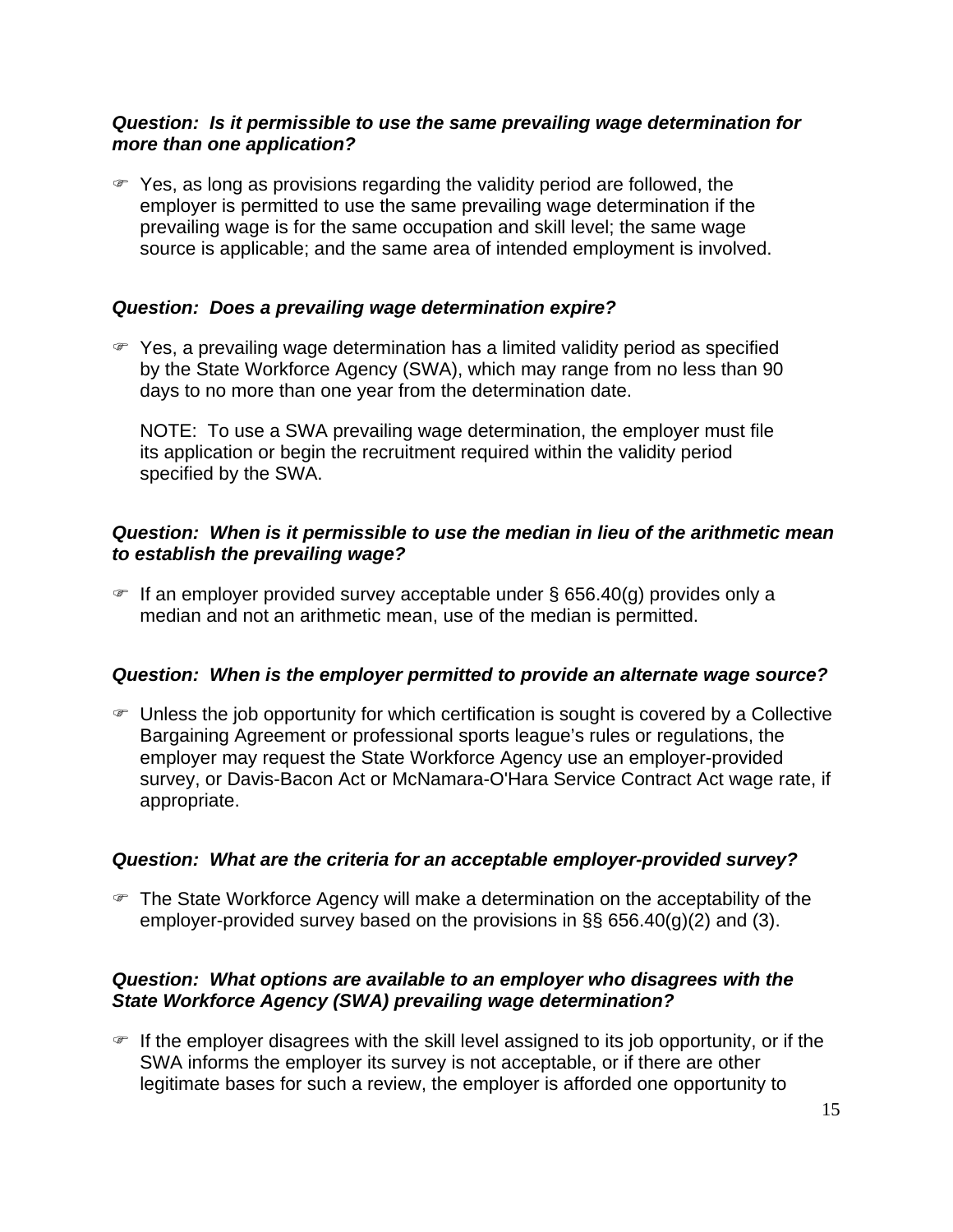provide supplemental information to the SWA. Additionally, the employer may choose to file a new request for a wage determination or request review by the Certifying Officer.

#### *Question: What additional documentation may the employer provide to the Certifying Officer when requesting a review of the prevailing wage?*

 $\mathcal{F}$  The single opportunity to submit supplemental information to the State Workforce Agency represents the employer's only opportunity beyond the initial filing to include materials in the record that will be before the Certifying Officer in the event of an employer request for review under § 656.41. The appeal stage of the process is not intended to serve as an avenue for the employer to submit new materials relating to a prevailing wage determination.

### **RECRUITMENT REPORT**

#### *Question: How detailed does the recruitment report have to be with respect to the lawful, job-related reasons U.S. workers were rejected?*

 $\mathcal{F}$  The employer must categorize the lawful job-related reasons for rejection of U.S. applicants and provide the number of U.S. applicants rejected in each category. The recruitment report does not have to identify the individual U.S. workers who applied for the job opportunity.

NOTE: The Certifying Officer, after reviewing the employer's recruitment report, may request the U.S. workers' resumes or applications, sorted by the lawful job related reasons the workers were rejected.

### *JOB REQUIREMENTS/DUTIES*

#### *Question: Can business necessity be used to justify requirements which exceed the occupation's Specific Vocational Preparation (SVP) and/or are not normal to the occupation involved in the employer's application?*

 $\mathcal{F}$  Yes, business necessity is a means to justify requirements which are not normal to the occupation and/or exceed the SVP. While the job opportunity's requirements, as a rule, must be those normally required for the occupation and must not exceed the SVP level assigned to the occupation as shown in the O\*Net Job Zones, business necessity may be used to justify requirements not normal to the occupation and/or which exceed the SVP.

NOTE: Business necessity can be established by the employer demonstrating that the job duties and requirements bear a reasonable relationship to the occupation in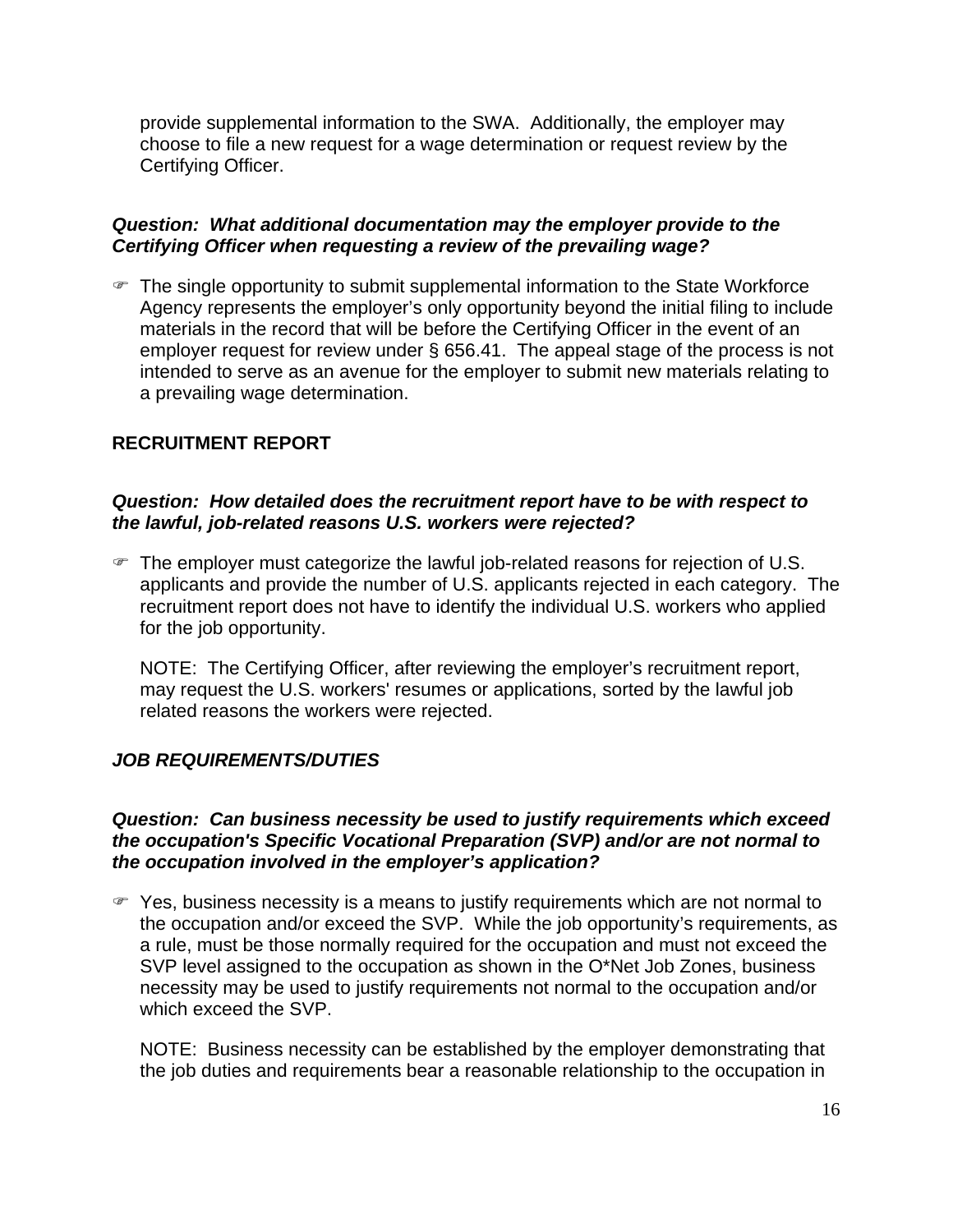the context of the employer's business and are essential to perform the job in a reasonable manner.

# *Question: Can the employer include a requirement for a foreign language?*

 $\mathcal{F}$  Yes, the employer can include a foreign language requirement if it is justified by business necessity. The regulation requires that a foreign language requirement be justified by business necessity based on the nature of the occupation, *e.g*., translator, or the need to communicate with a large majority of the employer's customers, contractors, or employees who can not communicate effectively in English. Documentation necessary to establish such a business necessity is noted in § 656.17(h)(2).

NOTE: Needing to communicate with co-workers or subordinates who can not effectively communicate in English and/or having a working environment where safety considerations would support a foreign language requirement have been added to the ways to justify business necessity for a foreign language requirement.

### *Question: How do you know if the job description contains requirements beyond those considered normal for the occupation? Does informing the State Workforce Agency (SWA) on a prevailing wage determination request that the job contains requirements not normal to the occupation meet an employer's obligation to inform the Department of Labor of these requirements?*

) The job summary specific to the SOC/O\*NET code and Occupation Title provided by the SWA on the prevailing wage determination is considered to identify the requirements normal to that occupation. Any requirements in addition to those listed in the summary will be considered not normal for the occupation and the employer should be prepared to provide proof of business necessity if requested by the Certifying Officer. These summary reports can be accessed at http://online.onetcenter.org. Even if the employer has informed the SWA of these requirements in a prevailing wage determination request, the employer must still inform the Department of Labor by correctly attesting on the Application for Permanent Employment Certification, ETA Form 9089/Questions H-12 or H-13. Additionally, if the employer has not accurately attested on ETA Form 9089 that there are requirements not normal to the occupation, the application will be denied whether proof of business necessity is available or not.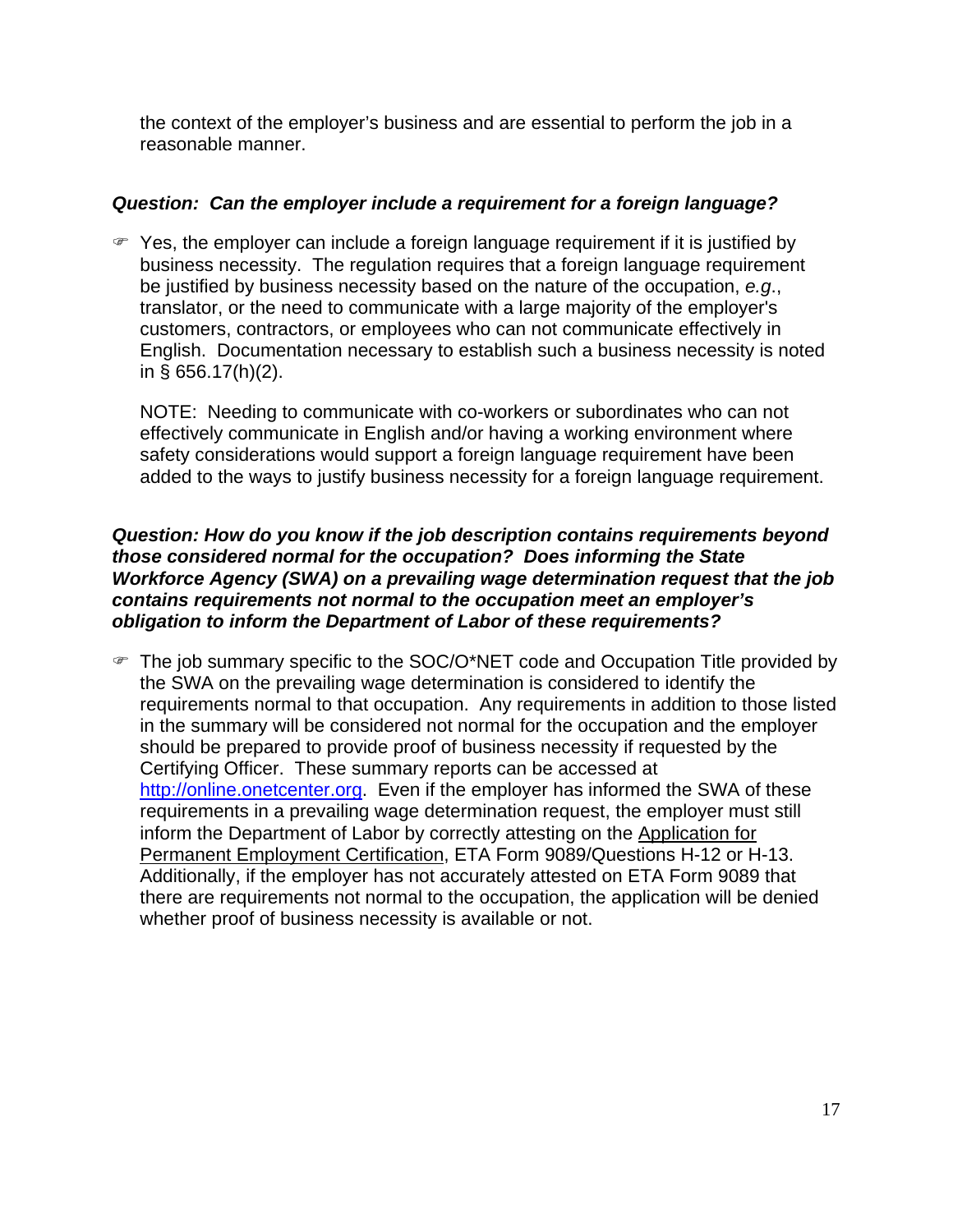### *ALIEN EXPERIENCE*

### *Question: Under what circumstances may the alien use experience gained with the employer as qualifying experience?*

 $\mathcal F$  If the alien beneficiary already is employed by the employer, the employer can not require U.S. applicants to possess training and/or experience beyond what the alien possessed at the time of initial hire by the employer, including as a contract employee: (1) unless the alien gained the experience while working for the employer in a position not substantially comparable to the position for which certification is sought; or (2) the employer can demonstrate that it is no longer feasible to train a worker to qualify for the position.

NOTE: A substantially comparable job or position means a job or position requiring performance of the same duties more than 50 percent of the time.

#### *Question: For purposes of determining whether the alien gained experience with the employer, would an affiliate abroad or an acquiring company be considered an employer?*

 $\mathcal F$  For purposes of determining whether the alien gained experience with the employer, an employer is ''an entity with the same Federal Employer Identification Number (FEIN), provided it meets the definition of an employer at § 656.3.''

### *Question: Does the alien beneficiary need to have a bachelor's or higher degree to qualify for a professional occupation?*

 $\mathcal F$  No, the alien does not need to have a bachelor's or higher degree to qualify. However, if the employer is willing to accept work experience in lieu of a baccalaureate degree, such work experience must be attainable in the U.S. labor market and the employer's willingness to accept work experience in lieu of a degree must apply equally to U.S. applicants and must be stated on the application form.

### *Question: Is the employer permitted to accept an equivalent foreign degree?*

 $\mathcal{F}$  Yes, the employer may accept an equivalent foreign degree. However, the employer's willingness to do so must be clearly stated on the Application for Permanent Employment Certification, ETA Form 9089.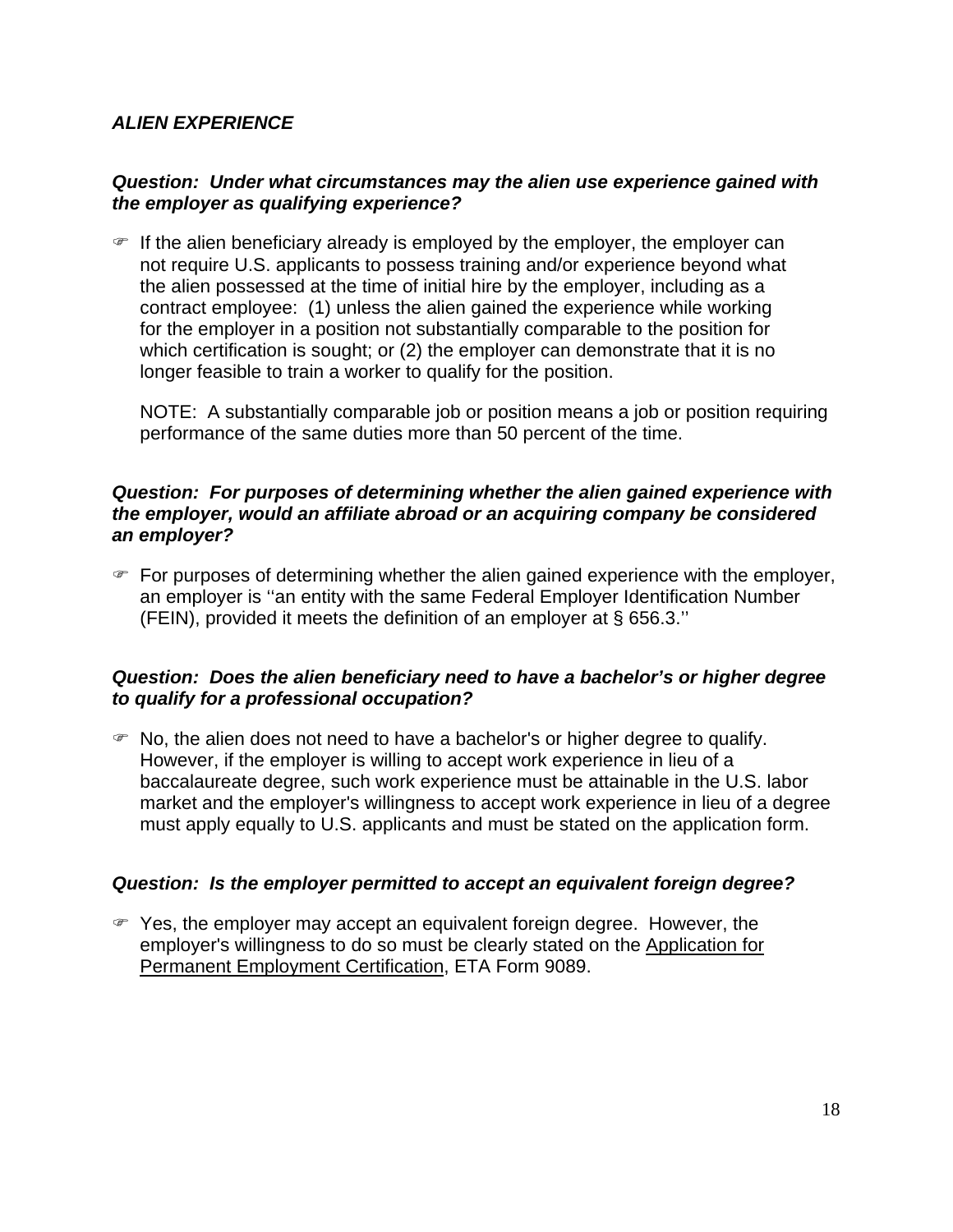#### *Question: Is the employer permitted to accept alternative job experience/qualifications?*

) Yes, an employer may specify alternative experience or qualification requirements, provided the alternative requirements and primary requirements are substantially equivalent to each other with respect to whether the applicant can perform the proposed job duties in a reasonable manner. As discussed in the preamble to the final regulation, this is the standard developed by the Board of Alien Labor Certification Appeals in Matter of Francis Kellogg.

NOTE: Even when the employer's alternative requirements are substantially equivalent, but the alien does not meet the primary job requirements and only potentially qualifies for the job by virtue of the employer's alternative requirements, the alternative requirements will be considered unlawfully tailored to the alien's qualifications unless the employer has indicated on the application that applicants with any suitable combination of education, training or experience are acceptable.

# *COLLEGE AND UNIVERSITY TEACHERS—RECRUITMENT*

### *Question: Are college and university teacher occupations included in Schedule A?*

 $\mathcal{F}$  No, only college and university teachers of exceptional ability in the sciences or arts who have been practicing their science or art during the year prior to application and who intend to practice the same science or art in the United States fall under Schedule A, Group II, Sciences or Arts.

### *Question: If an application is for a college or university teacher who does not qualify as a college or university teacher of exceptional ability what provisions apply?*

 $\mathcal{F}$  Applications for college and university teachers who do not qualify under the Schedule A, Group II, Sciences or Arts provision may be filed either under the provision for optional special recruitment and documentation procedures for college and university teachers, § 656.18, or under the provision for the basic process, § 656.17.

# *Question: If an application for a Schedule A college or university teacher is denied, is the employer permitted to file for a labor certification under § 656.17?*

) Yes, the employer may file an application previously denied under Schedule A for a college or university teacher either under the provision for optional special recruitment and documentation procedures for college and university teachers, § 656.18, or under the provision for the basic process, § 656.17.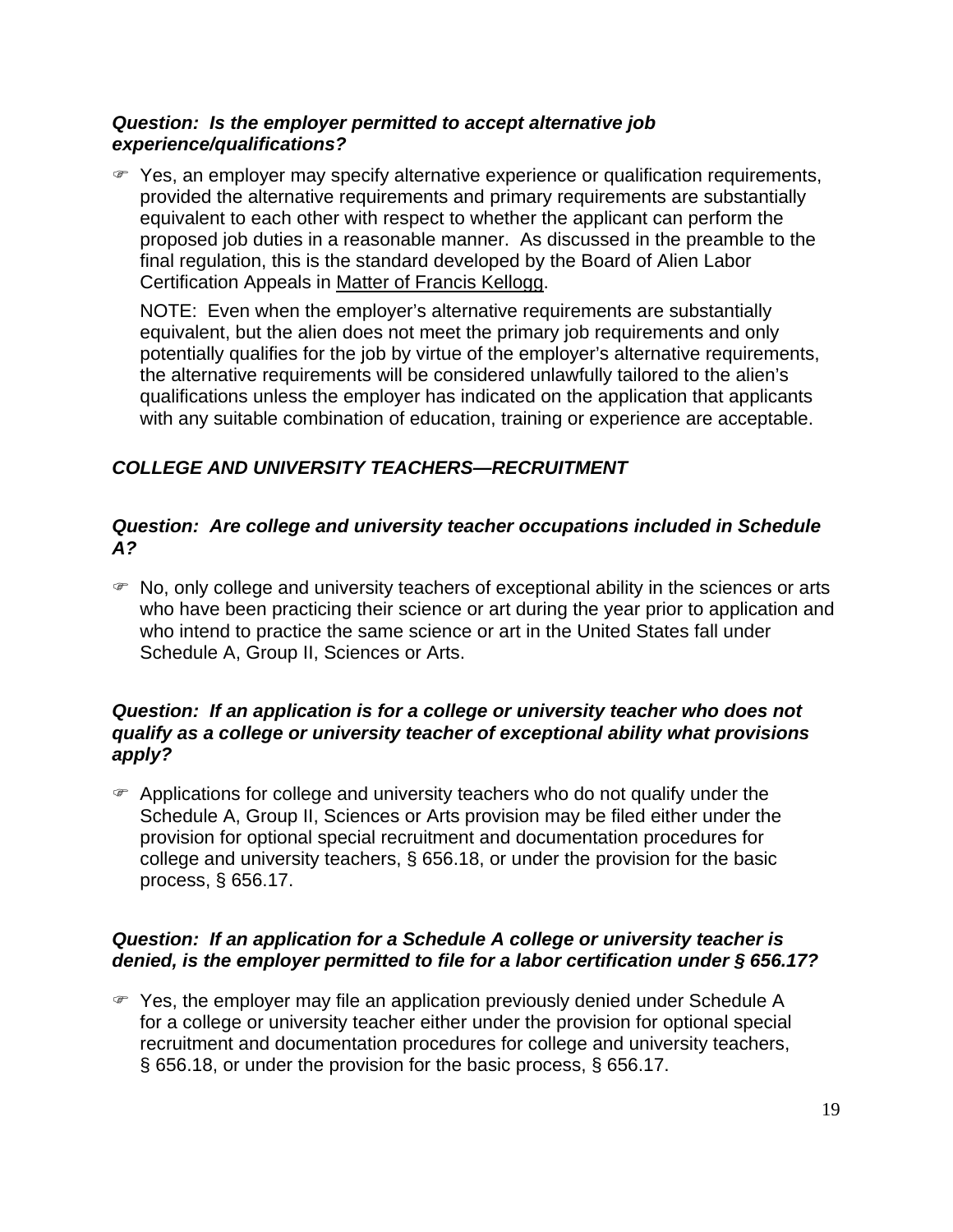### *Question: Are the recruitment provisions different for college and university teachers?*

 $\mathcal F$  Yes, while the employer may choose to recruit for college and university teachers under the basic process, the employer may choose to recruit under § 656.18, optional special recruitment and documentation procedures for college and university teachers.

NOTE: The employer must support hiring of the alien by documenting that the alien was found to be more qualified than each U.S. worker who applied for the job opportunity.

### *Question: Is the employer required to provide notice of filing if an application is filed on behalf of a college and/or university teacher selected in the competitive selection and recruitment?*

 $\mathcal{F}$  Yes, the employer must provide a notice of filing which must include the advertisement information in § 656.18(b)(3), i.e., the job title, duties, and requirements as well as the information specified in § 656.10(d)(3).

### *SCHEDULE A—QUALIFIED PHYSICAL THERAPISTS, PROFESSIONAL NURSES, OR ALIENS OF EXCEPTIONAL ABILITY IN THE PERFORMING ARTS, SCIENCES OR ARTS, TO INCLUDE COLLEGE AND UNIVERSITY TEACHERS*

### *Question: What is Schedule A and who qualifies?*

 $\blacktriangleright$  Schedule A lists those occupations for which a determination by the Department of Labor has been made that there are not sufficient United States workers who are able, willing, qualified, and available and the wages and working conditions of United States workers similarly employed will not be adversely affected by employment of aliens in those occupations. An employer seeking a labor certification for a physical therapist, a professional nurse, or an alien of exceptional ability in the performing arts, sciences or arts, to include college and university teachers, should review § 656.5, Schedule A, to determine whether the alien's qualifications meet the provision's requirements.

### *Question: Is an application for a labor certification for Schedule A occupations filed with a Department of Labor National Processing Center?*

• No, an application for a labor certification for Schedule A occupations is filed, in duplicate, with the appropriate Department of Homeland Security (DHS) office.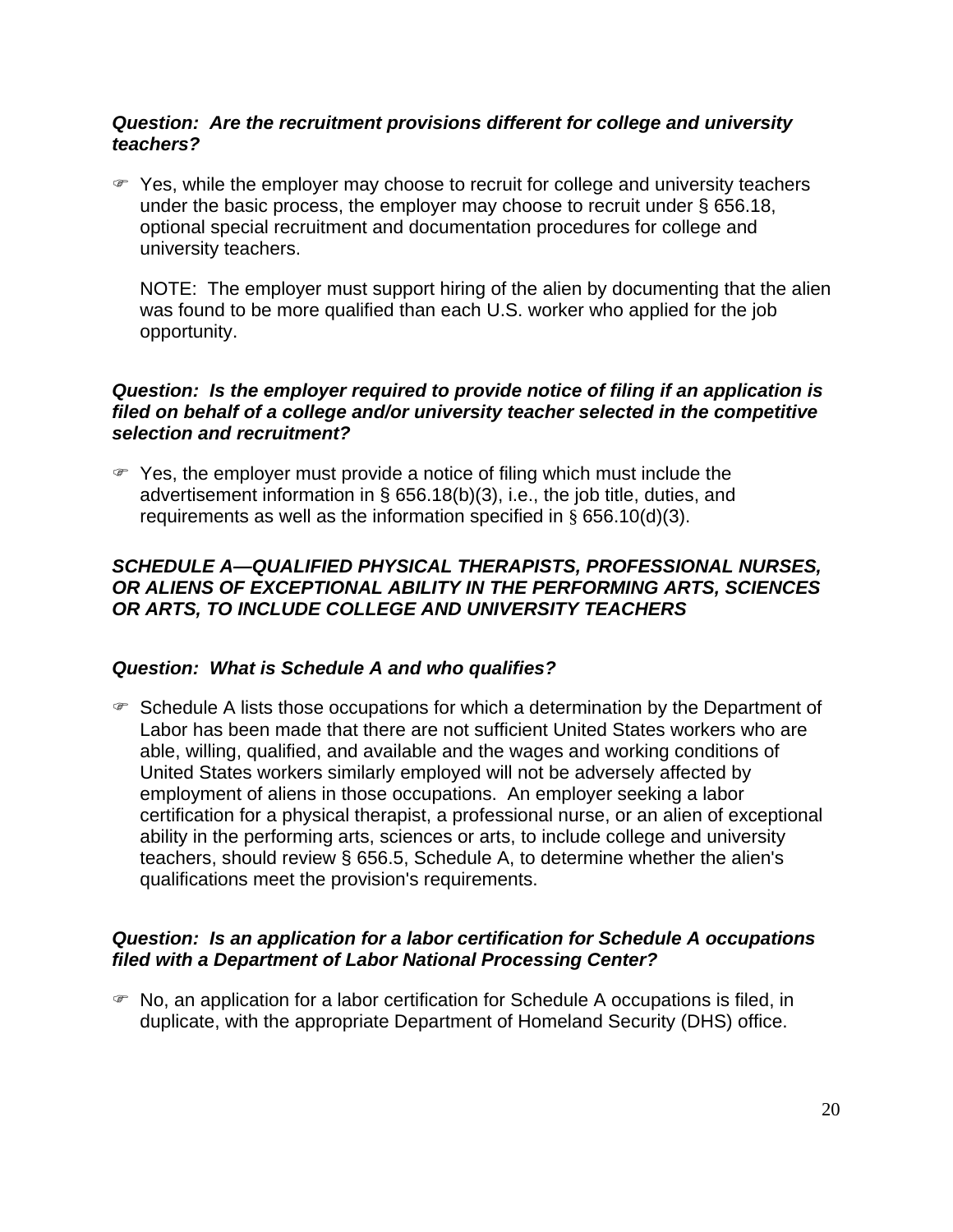#### *Question: What form is used to file an application for a labor certification for Schedule A occupations?*

 $\mathcal F$  The employer must use an Application for Permanent Employment Certification, ETA Form 9089, which includes a prevailing wage determination.

### *Question: Must the employer request a prevailing wage determination from the State Workforce Agency (SWA) if filing under Schedule A?*

 $\mathcal{F}$  Yes, a prevailing wage determination must be requested from the SWA having jurisdiction over the proposed area of intended employment.

### *Question: If filing an application under Schedule A, must an employer provide notice of filing?*

 $\mathcal{F}$  Yes, an employer must comply with the posting requirement in § 656.10(d) to file applications under Schedule A with the appropriate Department of Homeland Security office.

### *Question: If an application for a Schedule A occupation is denied is the employer permitted to file for a labor certification for a physical therapist or professional nurse under the basic process, § 656.17?*

 $\mathcal{F}$  No, labor certifications for professional nurses and for physical therapists will not be considered under § 656.17.

# *PERFORMING ARTS*

### *Question: What are the procedures to be followed in filing applications on behalf of aliens of exceptional ability in the performing arts formerly processed under the special handling procedures in the former regulations?*

 $\blacktriangleright$  Aliens of exceptional ability in the performing arts are now included in § 656.5, Schedule A, under Group II. Accordingly, such applications must be filed in duplicate with the appropriate office of the Department of Homeland Security. The documentation that must be filed in support of such applications is listed in § 656.15, Applications for labor certification for Schedule A occupations.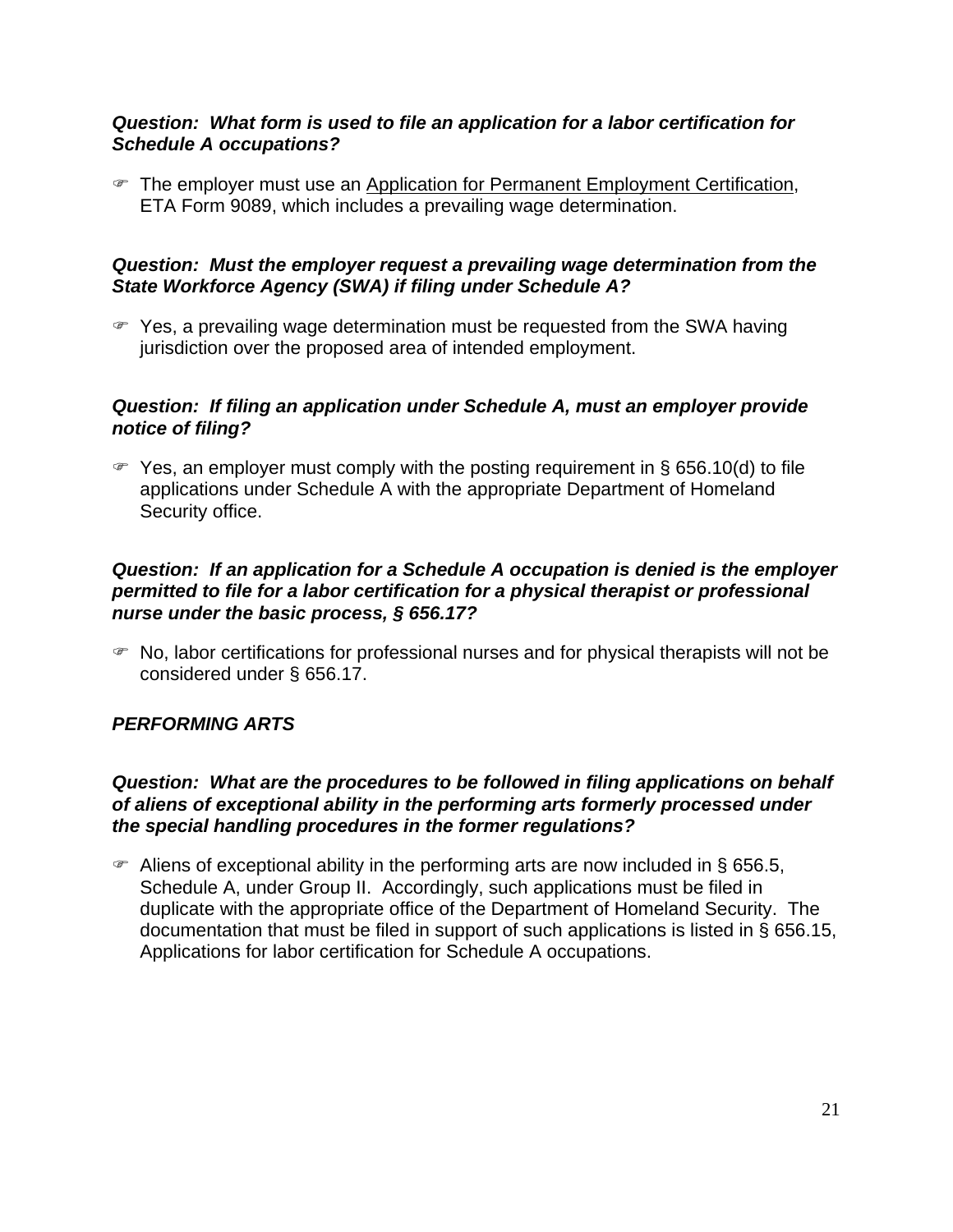# *AUDIT*

#### *Question: Will there be certain responses to questions on the Application for Permanent Employment Certification, ETA Form 9089, that will automatically trigger an audit?*

• Questions regarding audit criteria will not be addressed. The criteria was purposely not included in the regulation in order to retain the flexibility to change audit criteria, as needed, for example, to focus on certain occupations or industries when information indicates program abuse may be occurring. The regulation grants authority to increase the number of random audits or change the criteria for targeted audits. Making the audit process predictable would defeat the purpose of the audits and undermine the program's integrity.

### *Question: When, during an audit, is there a 90 day suspension of the audit?*

) Under § 656.31(a), Department of Labor processing of an application, including audit procedures, may be suspended in certain circumstances. Specifically; "If possible fraud or willful misrepresentation involving a labor certification is discovered before a final labor certification determination; the Certifying Officer will refer the matter to the Department of Homeland Security (DHS) for investigation, and must send a copy of the referral to the Department of Labor's Office of Inspector General (DOL OIG). If 90 days pass without the filing of a criminal indictment or information, or receipt of a notification from DHS, DOL OIG, or other appropriate authority that an investigation is being conducted, the Certifying Officer may continue to process the application."

### *REVOCATION*

### *Question: What is revocation?*

*If the granting of a labor certification is found not to be justified, whether based on* unintentional or willful conduct of the employer, a previously approved labor certification will be revoked.

#### *Question: What are the criteria for revoking approved labor certifications?*

) Certifying Officers have the authority to revoke an approved labor certification for fraud and willful misrepresentation, obvious errors, or for grounds or issues associated with the labor certification process.